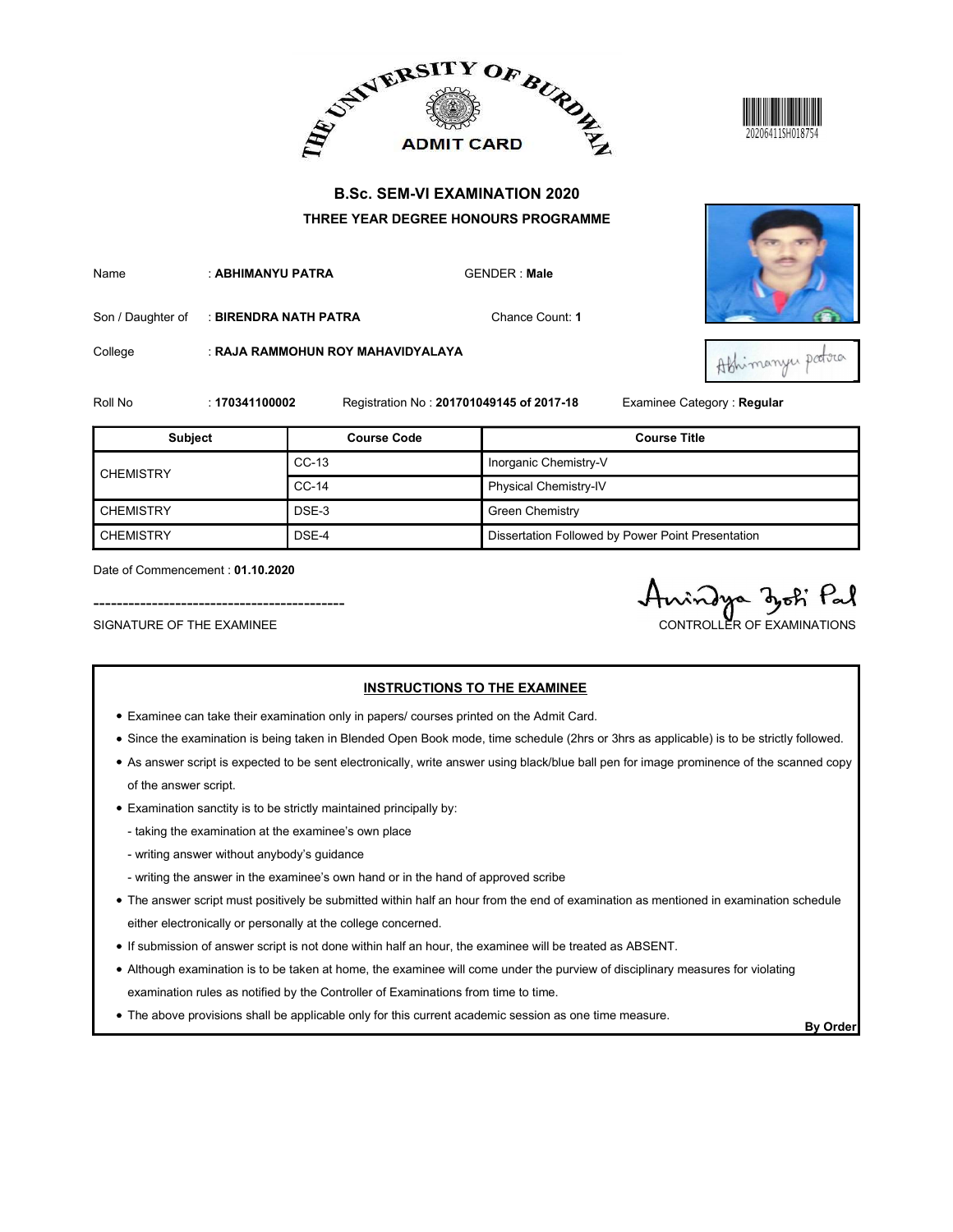





|                                                               |                  | ADMIT CARD BURDE                                                                         |                                          | 20206411SH01875`                            |  |
|---------------------------------------------------------------|------------------|------------------------------------------------------------------------------------------|------------------------------------------|---------------------------------------------|--|
|                                                               |                  | <b>B.Sc. SEM-VI EXAMINATION 2020</b>                                                     |                                          |                                             |  |
| Name                                                          | : ADITI ADAK     | THREE YEAR DEGREE HONOURS PROGRAMME                                                      | <b>GENDER: Female</b>                    |                                             |  |
| Son / Daughter of                                             | : DIP KUMAR ADAK |                                                                                          | Chance Count: 1                          |                                             |  |
| College                                                       |                  | : RAJA RAMMOHUN ROY MAHAVIDYALAYA                                                        |                                          | Adak<br>Adit                                |  |
| Roll No                                                       | : 170341100003   |                                                                                          | Registration No: 201701049146 of 2017-18 | Examinee Category : Regular                 |  |
| <b>Subject</b>                                                |                  | <b>Course Code</b>                                                                       |                                          | <b>Course Title</b>                         |  |
|                                                               |                  | $CC-13$                                                                                  | Metric Spaces and Complex Analysis       |                                             |  |
| <b>MATHEMATICS</b>                                            |                  | $CC-14$                                                                                  |                                          | Ring Theory and Linear Algebra II           |  |
| <b>MATHEMATICS</b>                                            |                  | DSE-3                                                                                    | Group Theory II                          |                                             |  |
| <b>MATHEMATICS</b>                                            |                  | DSE-4                                                                                    | Project Work                             |                                             |  |
| Date of Commencement: 01.10.2020<br>SIGNATURE OF THE EXAMINEE |                  |                                                                                          |                                          | indya dok Pal<br>CONTROLLER OF EXAMINATIONS |  |
|                                                               |                  | • Examinee can take their examination only in papers/ courses printed on the Admit Card. | <b>INSTRUCTIONS TO THE EXAMINEE</b>      |                                             |  |

- Examinee can take their examination only in papers/ courses printed on the Admit Card.
- Since the examination is being taken in Blended Open Book mode, time schedule (2hrs or 3hrs as applicable) is to be strictly followed.
- As answer script is expected to be sent electronically, write answer using black/blue ball pen for image prominence of the scanned copy of the answer script.
- Examination sanctity is to be strictly maintained principally by:
	- taking the examination at the examinee's own place
	- writing answer without anybody's guidance
	- writing the answer in the examinee's own hand or in the hand of approved scribe
- The answer script must positively be submitted within half an hour from the end of examination as mentioned in examination schedule either electronically or personally at the college concerned.
- If submission of answer script is not done within half an hour, the examinee will be treated as ABSENT.
- Although examination is to be taken at home, the examinee will come under the purview of disciplinary measures for violating examination rules as notified by the Controller of Examinations from time to time.
- The above provisions shall be applicable only for this current academic session as one time measure.<br>By Order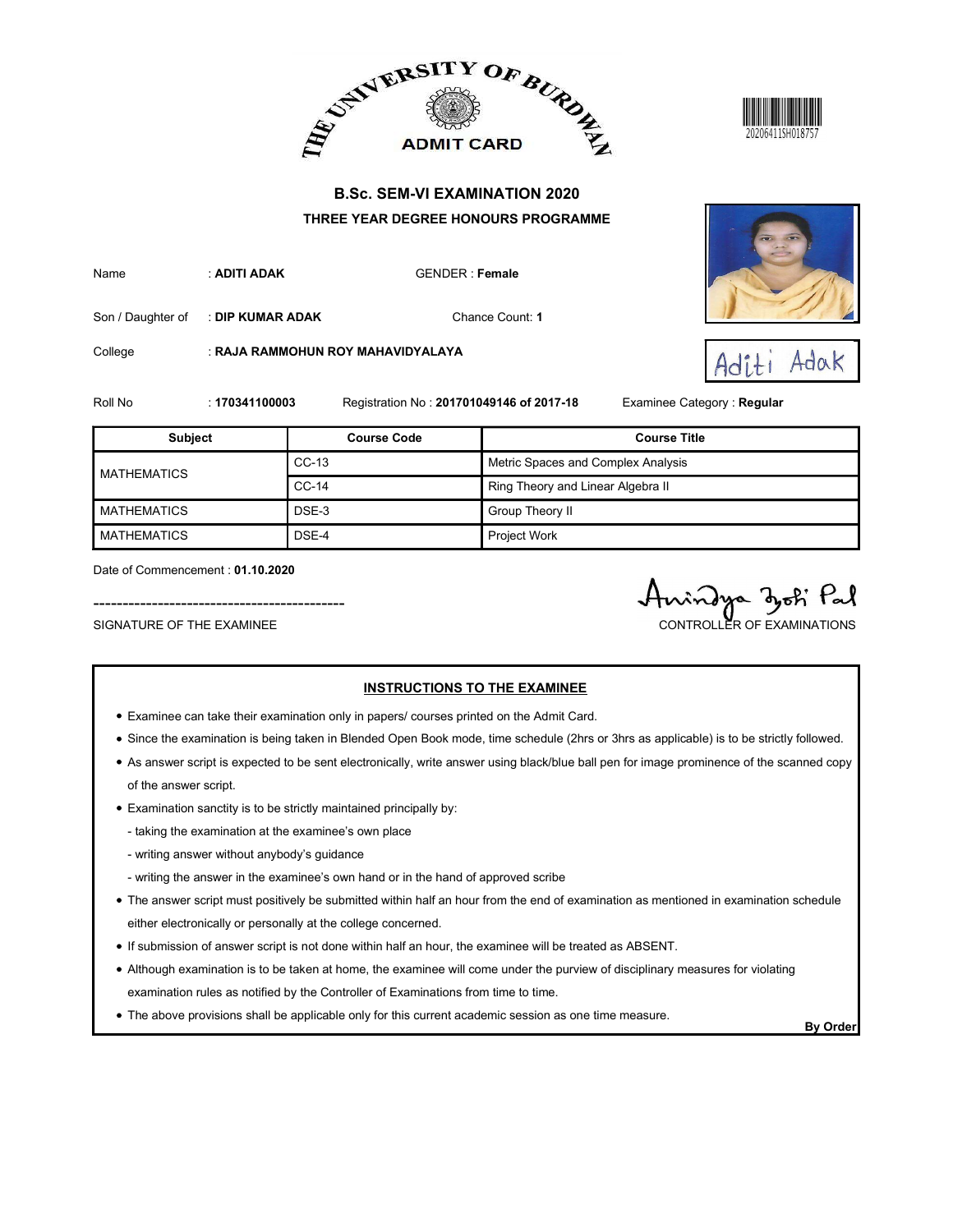



|                                          |                |                                          | ADMIT CARD BURDER                    |                            |
|------------------------------------------|----------------|------------------------------------------|--------------------------------------|----------------------------|
|                                          |                |                                          | <b>B.Sc. SEM-VI EXAMINATION 2020</b> |                            |
|                                          |                |                                          | THREE YEAR DEGREE HONOURS PROGRAMME  |                            |
| Name                                     | : ANIRBAN PAL  |                                          | <b>GENDER: Male</b>                  |                            |
| Son / Daughter of                        | : ARUN PAL     | Chance Count: 1                          |                                      |                            |
| College                                  |                | : RAJA RAMMOHUN ROY MAHAVIDYALAYA        |                                      | Anisban Pal                |
| Roll No                                  | : 170341100004 | Registration No: 201701049147 of 2017-18 |                                      | Examinee Category: Regular |
|                                          |                |                                          |                                      |                            |
| <b>Subject</b>                           |                | <b>Course Code</b>                       |                                      | <b>Course Title</b>        |
| <b>MATHEMATICS</b>                       |                | $CC-13$                                  | Metric Spaces and Complex Analysis   |                            |
|                                          |                | $CC-14$                                  | Ring Theory and Linear Algebra II    |                            |
| <b>MATHEMATICS</b><br><b>MATHEMATICS</b> |                | DSE-3<br>DSE-4                           | Group Theory II<br>Project Work      |                            |

- Examinee can take their examination only in papers/ courses printed on the Admit Card.
- Since the examination is being taken in Blended Open Book mode, time schedule (2hrs or 3hrs as applicable) is to be strictly followed.
- As answer script is expected to be sent electronically, write answer using black/blue ball pen for image prominence of the scanned copy of the answer script.
- Examination sanctity is to be strictly maintained principally by:
	- taking the examination at the examinee's own place
	- writing answer without anybody's guidance
	- writing the answer in the examinee's own hand or in the hand of approved scribe
- The answer script must positively be submitted within half an hour from the end of examination as mentioned in examination schedule either electronically or personally at the college concerned.
- If submission of answer script is not done within half an hour, the examinee will be treated as ABSENT.
- Although examination is to be taken at home, the examinee will come under the purview of disciplinary measures for violating examination rules as notified by the Controller of Examinations from time to time.
- The above provisions shall be applicable only for this current academic session as one time measure.<br>By Order

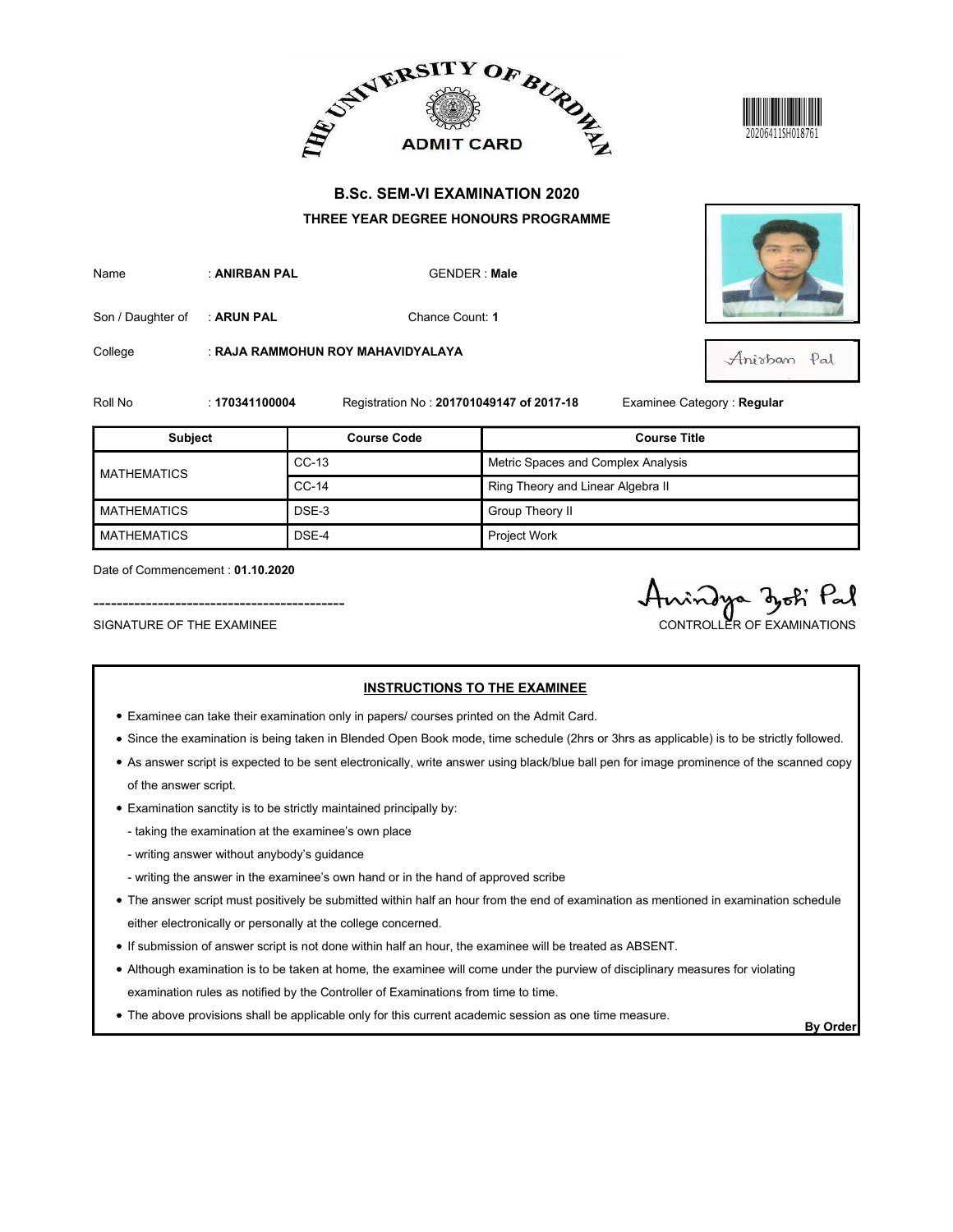





|                          |                                 | ADMIT CARD AND ALLEY ADMIT CARD AT                         |                                           |                            |
|--------------------------|---------------------------------|------------------------------------------------------------|-------------------------------------------|----------------------------|
|                          |                                 | <b>B.Sc. SEM-VI EXAMINATION 2020</b>                       |                                           |                            |
| Name                     | : ANKAN DEY                     | THREE YEAR DEGREE HONOURS PROGRAMME<br><b>GENDER: Male</b> |                                           |                            |
| Son / Daughter of        | Chance Count: 1<br>: PRADIP DEY |                                                            |                                           |                            |
| College                  |                                 | : RAJA RAMMOHUN ROY MAHAVIDYALAYA                          |                                           | Ankan Dey                  |
|                          |                                 |                                                            |                                           |                            |
|                          | : 170341100005                  | Registration No: 201701049148 of 2017-18                   |                                           | Examinee Category: Regular |
| <b>Subject</b>           |                                 | <b>Course Code</b>                                         |                                           | <b>Course Title</b>        |
|                          |                                 | $CC-13$                                                    | <b>Genetics &amp; Plant Breeding</b>      |                            |
| <b>BOTANY</b>            |                                 | $CC-14$                                                    | Plant Biotechnology                       |                            |
| <b>BOTANY</b>            |                                 | DSE-3                                                      | Plant Evolution & Biodiversity            |                            |
| Roll No<br><b>BOTANY</b> |                                 | DSE-4                                                      | Industrial and Environmental Microbiology |                            |

- Examinee can take their examination only in papers/ courses printed on the Admit Card.
- Since the examination is being taken in Blended Open Book mode, time schedule (2hrs or 3hrs as applicable) is to be strictly followed.

- As answer script is expected to be sent electronically, write answer using black/blue ball pen for image prominence of the scanned copy of the answer script.
- Examination sanctity is to be strictly maintained principally by:
	- taking the examination at the examinee's own place
	- writing answer without anybody's guidance
	- writing the answer in the examinee's own hand or in the hand of approved scribe
- The answer script must positively be submitted within half an hour from the end of examination as mentioned in examination schedule either electronically or personally at the college concerned.
- If submission of answer script is not done within half an hour, the examinee will be treated as ABSENT.
- Although examination is to be taken at home, the examinee will come under the purview of disciplinary measures for violating examination rules as notified by the Controller of Examinations from time to time.
- The above provisions shall be applicable only for this current academic session as one time measure.<br>By Order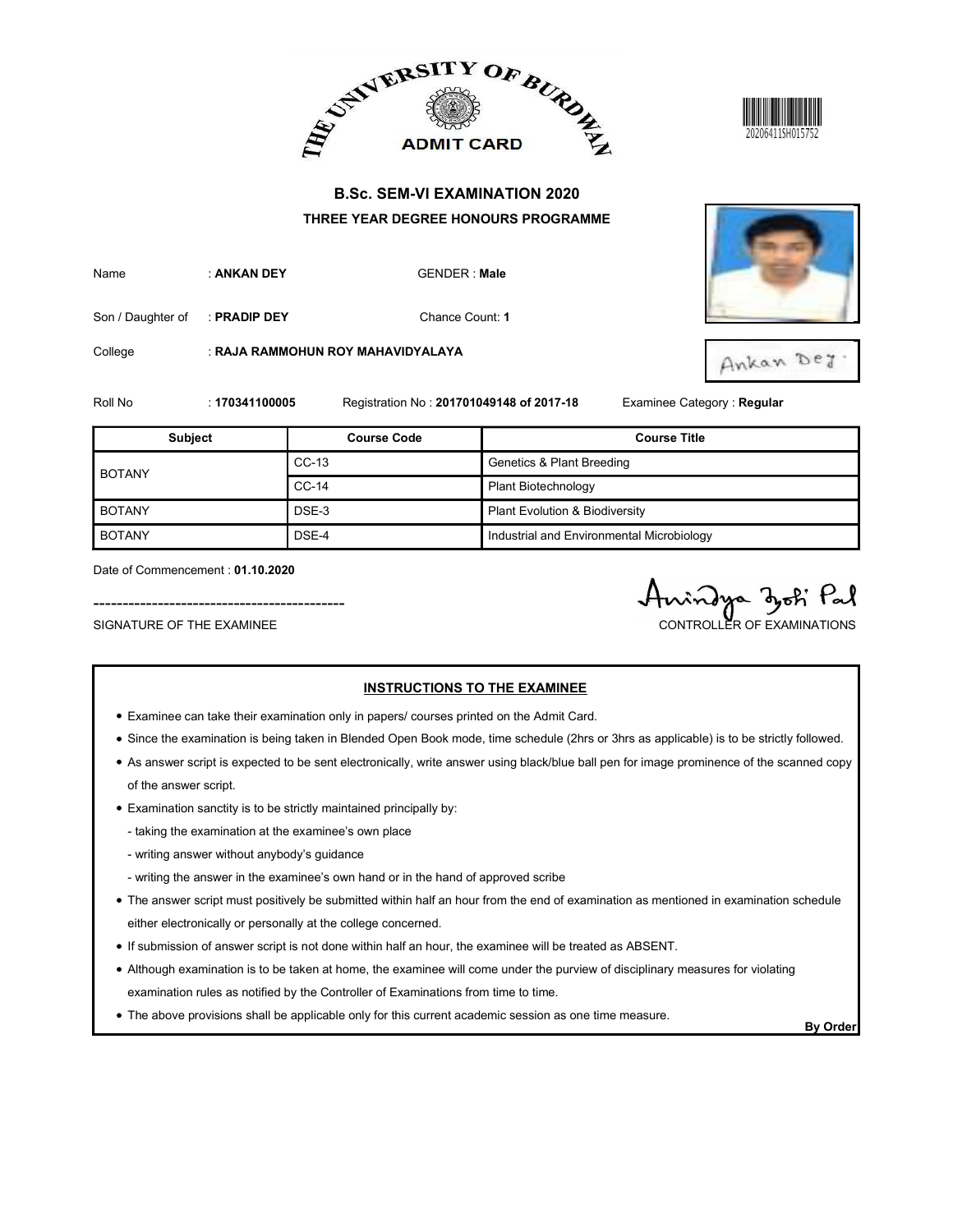





| <b>B.Sc. SEM-VI EXAMINATION 2020</b><br>THREE YEAR DEGREE HONOURS PROGRAMME<br>: ANTU GAYEN<br><b>GENDER: Male</b><br>Name<br>Chance Count: 1<br>Son / Daughter of<br>: HARADHAN GAYEN<br>College<br>: RAJA RAMMOHUN ROY MAHAVIDYALAYA<br>Roll No<br>: 170341100007<br>Registration No: 201701049150 of 2017-18 |                                                 |
|-----------------------------------------------------------------------------------------------------------------------------------------------------------------------------------------------------------------------------------------------------------------------------------------------------------------|-------------------------------------------------|
|                                                                                                                                                                                                                                                                                                                 |                                                 |
|                                                                                                                                                                                                                                                                                                                 |                                                 |
|                                                                                                                                                                                                                                                                                                                 |                                                 |
|                                                                                                                                                                                                                                                                                                                 | $2m \pm 14$<br>Grayen                           |
|                                                                                                                                                                                                                                                                                                                 | Examinee Category: Regular                      |
| <b>Subject</b><br><b>Course Code</b>                                                                                                                                                                                                                                                                            | <b>Course Title</b>                             |
| Metric Spaces and Complex Analysis<br>$CC-13$<br><b>MATHEMATICS</b>                                                                                                                                                                                                                                             |                                                 |
| $CC-14$<br>Ring Theory and Linear Algebra II                                                                                                                                                                                                                                                                    |                                                 |
| <b>MATHEMATICS</b><br>DSE-3<br>Group Theory II                                                                                                                                                                                                                                                                  |                                                 |
| Project Work<br><b>MATHEMATICS</b><br>DSE-4                                                                                                                                                                                                                                                                     |                                                 |
| Date of Commencement: 01.10.2020<br>SIGNATURE OF THE EXAMINEE<br><b>INSTRUCTIONS TO THE EXAMINEE</b>                                                                                                                                                                                                            | Pal<br>indya djoh<br>CONTROLLER OF EXAMINATIONS |

- Examinee can take their examination only in papers/ courses printed on the Admit Card.
- Since the examination is being taken in Blended Open Book mode, time schedule (2hrs or 3hrs as applicable) is to be strictly followed.
- As answer script is expected to be sent electronically, write answer using black/blue ball pen for image prominence of the scanned copy of the answer script.
- Examination sanctity is to be strictly maintained principally by:
	- taking the examination at the examinee's own place
	- writing answer without anybody's guidance
	- writing the answer in the examinee's own hand or in the hand of approved scribe
- The answer script must positively be submitted within half an hour from the end of examination as mentioned in examination schedule either electronically or personally at the college concerned.
- If submission of answer script is not done within half an hour, the examinee will be treated as ABSENT.
- Although examination is to be taken at home, the examinee will come under the purview of disciplinary measures for violating examination rules as notified by the Controller of Examinations from time to time.
- The above provisions shall be applicable only for this current academic session as one time measure.<br>By Order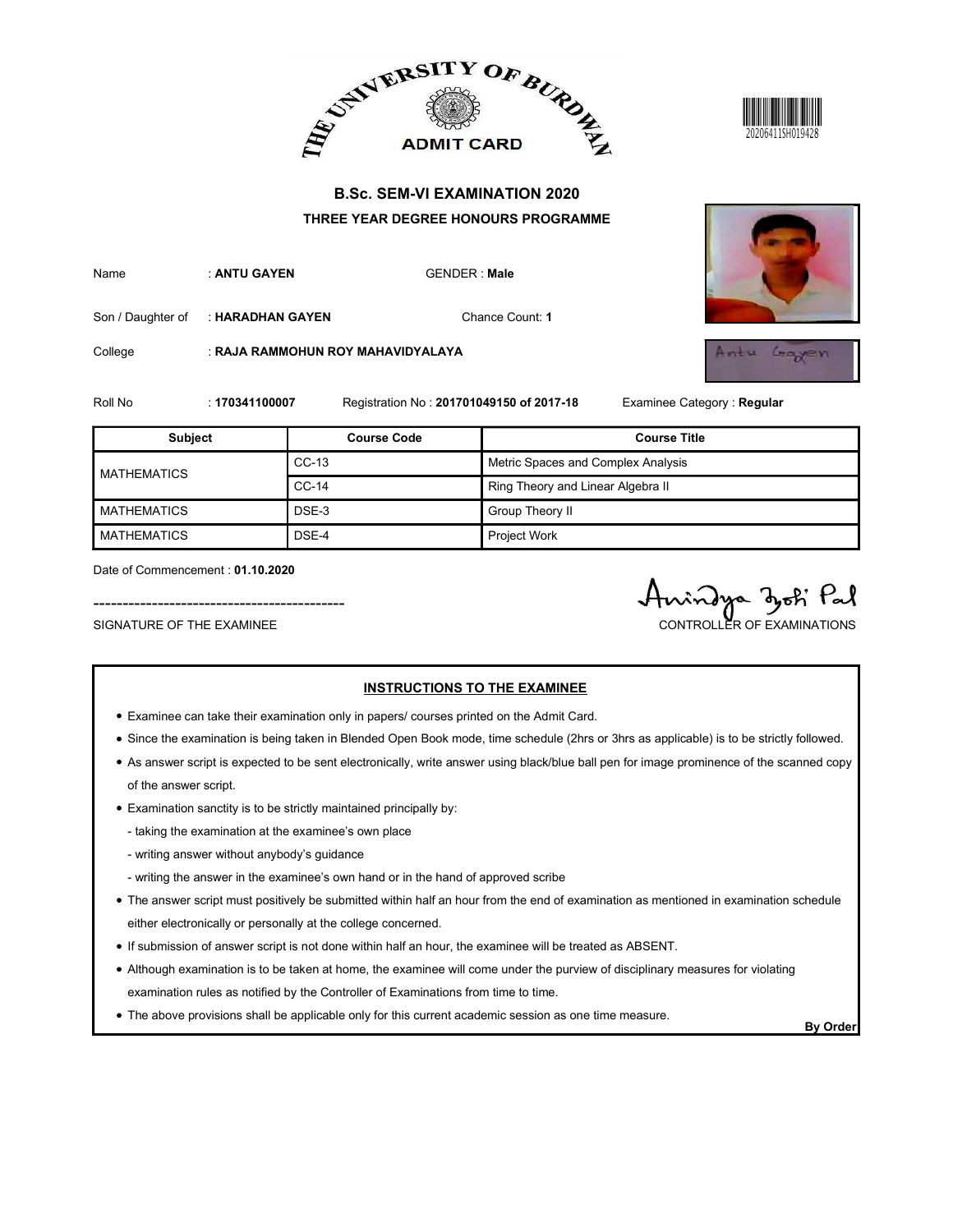





|                                                               |                  |                                   | ADMIT CARD BURDE                                                                                                                | 20206411SH020851                              |
|---------------------------------------------------------------|------------------|-----------------------------------|---------------------------------------------------------------------------------------------------------------------------------|-----------------------------------------------|
|                                                               |                  |                                   | <b>B.Sc. SEM-VI EXAMINATION 2020</b>                                                                                            |                                               |
|                                                               |                  |                                   | THREE YEAR DEGREE HONOURS PROGRAMME                                                                                             |                                               |
| Name                                                          | : ANUSHREE DHARA |                                   | <b>GENDER: Female</b>                                                                                                           |                                               |
| Son / Daughter of                                             | : BIKASH DHARA   |                                   | Chance Count: 1                                                                                                                 |                                               |
| College                                                       |                  | : RAJA RAMMOHUN ROY MAHAVIDYALAYA |                                                                                                                                 | Amerahones Dhamo-                             |
| Roll No                                                       | : 170341100008   |                                   | Registration No: 201701049151 of 2017-18                                                                                        | Examinee Category: Regular                    |
| <b>Subject</b>                                                |                  | <b>Course Code</b>                |                                                                                                                                 | <b>Course Title</b>                           |
|                                                               |                  | $CC-13$                           | Developmental Biology                                                                                                           |                                               |
| ZOOLOGY                                                       |                  | $CC-14$                           | <b>Evolutionary Biology</b>                                                                                                     |                                               |
| <b>ZOOLOGY</b>                                                |                  | DSE-3                             | Wild life Conservation                                                                                                          |                                               |
| <b>ZOOLOGY</b>                                                |                  | DSE-4                             | Endocrinology                                                                                                                   |                                               |
| Date of Commencement: 01.10.2020<br>SIGNATURE OF THE EXAMINEE |                  |                                   |                                                                                                                                 | indya djoti Pal<br>CONTROLLER OF EXAMINATIONS |
|                                                               |                  |                                   | <b>INSTRUCTIONS TO THE EXAMINEE</b><br>• Examinee can take their examination only in papers/ courses printed on the Admit Card. |                                               |

- Examinee can take their examination only in papers/ courses printed on the Admit Card.
- Since the examination is being taken in Blended Open Book mode, time schedule (2hrs or 3hrs as applicable) is to be strictly followed.
- As answer script is expected to be sent electronically, write answer using black/blue ball pen for image prominence of the scanned copy of the answer script.
- Examination sanctity is to be strictly maintained principally by:
	- taking the examination at the examinee's own place
	- writing answer without anybody's guidance
	- writing the answer in the examinee's own hand or in the hand of approved scribe
- The answer script must positively be submitted within half an hour from the end of examination as mentioned in examination schedule either electronically or personally at the college concerned.
- If submission of answer script is not done within half an hour, the examinee will be treated as ABSENT.
- Although examination is to be taken at home, the examinee will come under the purview of disciplinary measures for violating examination rules as notified by the Controller of Examinations from time to time.
- The above provisions shall be applicable only for this current academic session as one time measure.<br>By Order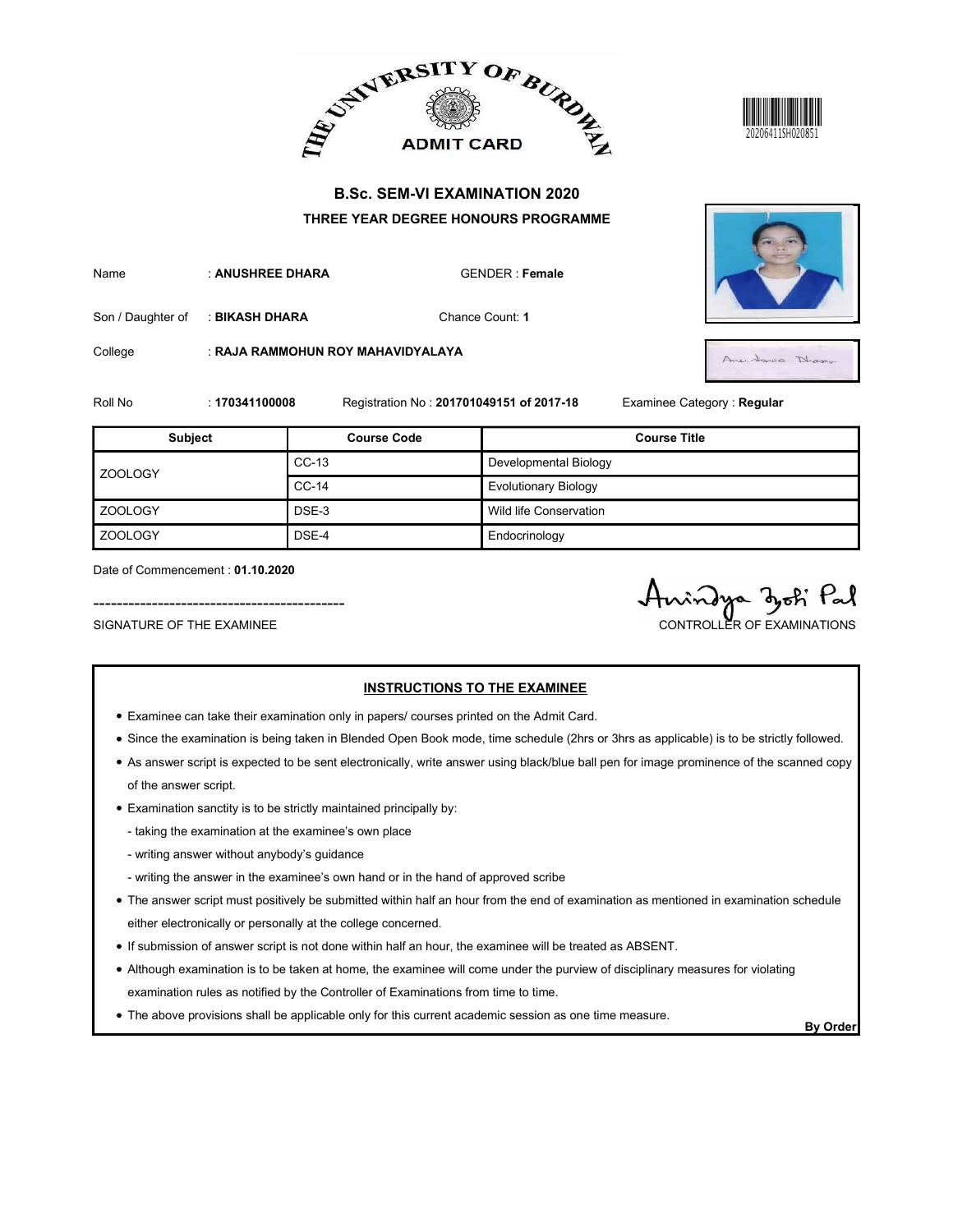





|                                                               |                     |                                                                                          | ADMIT CARD AND ALLEY ADMIT CARD AT                                          | 20206411SH025035                              |  |
|---------------------------------------------------------------|---------------------|------------------------------------------------------------------------------------------|-----------------------------------------------------------------------------|-----------------------------------------------|--|
|                                                               |                     |                                                                                          | <b>B.Sc. SEM-VI EXAMINATION 2020</b><br>THREE YEAR DEGREE HONOURS PROGRAMME |                                               |  |
| Name                                                          | : APURBA CHATTERJEE |                                                                                          | <b>GENDER: Male</b>                                                         |                                               |  |
| Son / Daughter of                                             | : ARUP CHATTERJEE   |                                                                                          | Chance Count: 1                                                             |                                               |  |
| College                                                       |                     | : RAJA RAMMOHUN ROY MAHAVIDYALAYA                                                        |                                                                             | Attender Chatherize                           |  |
| Roll No                                                       | : 170341100009      |                                                                                          | Registration No: 201701049152 of 2017-18                                    | Examinee Category: Regular                    |  |
| Subject                                                       |                     | <b>Course Code</b>                                                                       |                                                                             | <b>Course Title</b>                           |  |
| <b>BOTANY</b>                                                 |                     | CC-13                                                                                    | <b>Genetics &amp; Plant Breeding</b>                                        |                                               |  |
|                                                               |                     | CC-14                                                                                    | Plant Biotechnology                                                         |                                               |  |
| <b>BOTANY</b>                                                 |                     | DSE-3                                                                                    | Plant Evolution & Biodiversity                                              |                                               |  |
| <b>BOTANY</b>                                                 |                     | DSE-4                                                                                    | Industrial and Environmental Microbiology                                   |                                               |  |
| Date of Commencement: 01.10.2020<br>SIGNATURE OF THE EXAMINEE |                     |                                                                                          |                                                                             | indya djoti Pal<br>CONTROLLER OF EXAMINATIONS |  |
|                                                               |                     | • Examinee can take their examination only in papers/ courses printed on the Admit Card. | <b>INSTRUCTIONS TO THE EXAMINEE</b>                                         |                                               |  |

- Examinee can take their examination only in papers/ courses printed on the Admit Card.
- Since the examination is being taken in Blended Open Book mode, time schedule (2hrs or 3hrs as applicable) is to be strictly followed.
- As answer script is expected to be sent electronically, write answer using black/blue ball pen for image prominence of the scanned copy of the answer script.
- Examination sanctity is to be strictly maintained principally by:
	- taking the examination at the examinee's own place
	- writing answer without anybody's guidance
	- writing the answer in the examinee's own hand or in the hand of approved scribe
- The answer script must positively be submitted within half an hour from the end of examination as mentioned in examination schedule either electronically or personally at the college concerned.
- If submission of answer script is not done within half an hour, the examinee will be treated as ABSENT.
- Although examination is to be taken at home, the examinee will come under the purview of disciplinary measures for violating examination rules as notified by the Controller of Examinations from time to time.
- The above provisions shall be applicable only for this current academic session as one time measure.<br>By Order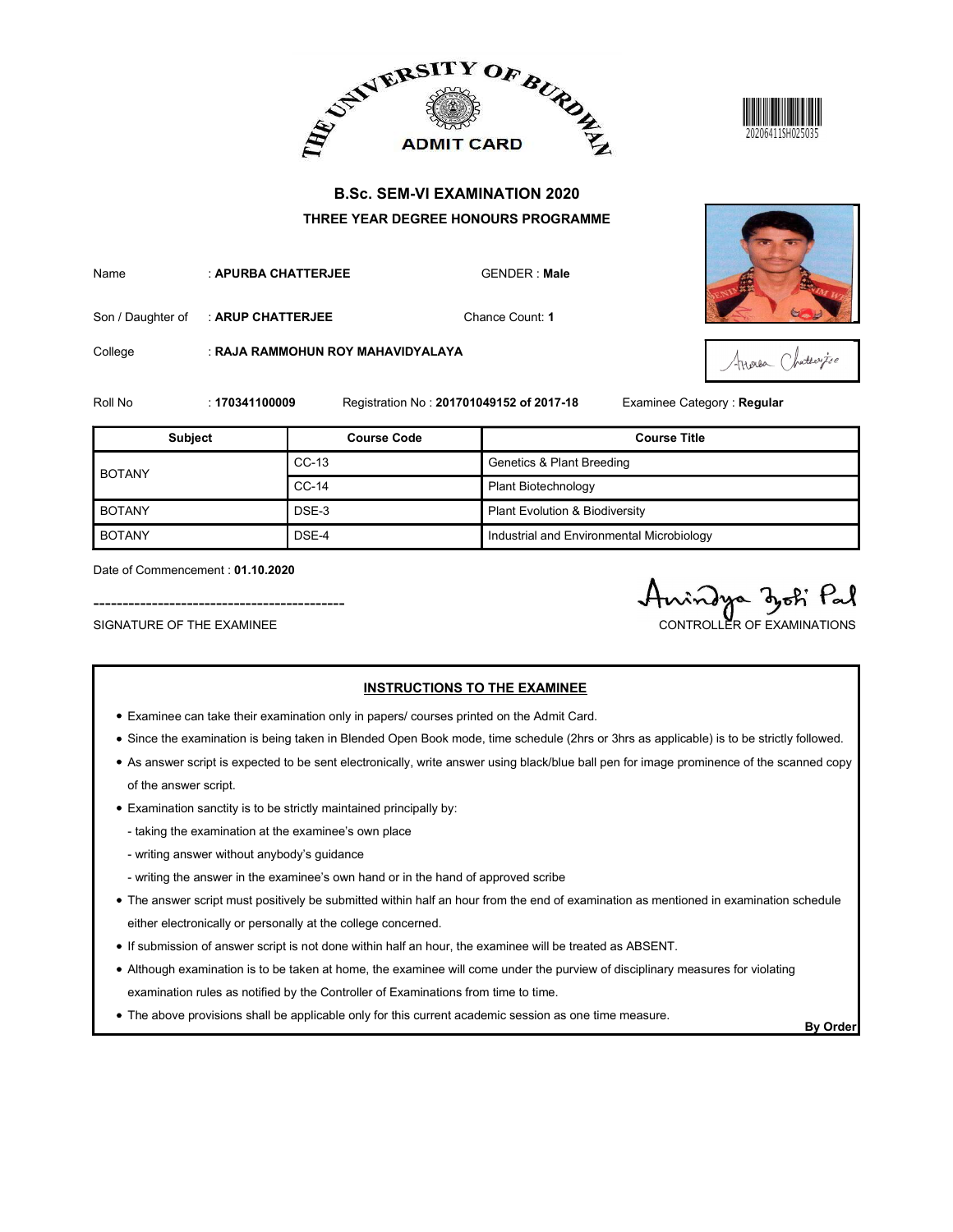







|                                                               |                  | ADMIT CARD BURDE                                                                         |                                          | 20206411SH018765                                  |
|---------------------------------------------------------------|------------------|------------------------------------------------------------------------------------------|------------------------------------------|---------------------------------------------------|
|                                                               |                  | <b>B.Sc. SEM-VI EXAMINATION 2020</b><br>THREE YEAR DEGREE HONOURS PROGRAMME              |                                          |                                                   |
| Name                                                          | : ARPAN BERA     |                                                                                          | <b>GENDER: Male</b>                      |                                                   |
| Son / Daughter of                                             | : MANASARAM BERA |                                                                                          | Chance Count: 1                          |                                                   |
| College                                                       |                  | : RAJA RAMMOHUN ROY MAHAVIDYALAYA                                                        |                                          | 7770<br>Bezia                                     |
| Roll No                                                       | : 170341100010   |                                                                                          | Registration No: 201701049153 of 2017-18 | Examinee Category: Regular                        |
| <b>Subject</b>                                                |                  | <b>Course Code</b>                                                                       |                                          | <b>Course Title</b>                               |
|                                                               |                  | $CC-13$                                                                                  | Inorganic Chemistry-V                    |                                                   |
| <b>CHEMISTRY</b>                                              |                  | $CC-14$                                                                                  | Physical Chemistry-IV                    |                                                   |
| <b>CHEMISTRY</b>                                              |                  | DSE-3                                                                                    | <b>Green Chemistry</b>                   |                                                   |
| <b>CHEMISTRY</b>                                              |                  | DSE-4                                                                                    |                                          | Dissertation Followed by Power Point Presentation |
| Date of Commencement: 01.10.2020<br>SIGNATURE OF THE EXAMINEE |                  |                                                                                          |                                          | Pal<br>indya doti<br>CONTROLLER OF EXAMINATIONS   |
|                                                               |                  | • Examinee can take their examination only in papers/ courses printed on the Admit Card. | <b>INSTRUCTIONS TO THE EXAMINEE</b>      |                                                   |

- Examinee can take their examination only in papers/ courses printed on the Admit Card.
- Since the examination is being taken in Blended Open Book mode, time schedule (2hrs or 3hrs as applicable) is to be strictly followed.
- As answer script is expected to be sent electronically, write answer using black/blue ball pen for image prominence of the scanned copy of the answer script.
- Examination sanctity is to be strictly maintained principally by:
	- taking the examination at the examinee's own place
	- writing answer without anybody's guidance
	- writing the answer in the examinee's own hand or in the hand of approved scribe
- The answer script must positively be submitted within half an hour from the end of examination as mentioned in examination schedule either electronically or personally at the college concerned.
- If submission of answer script is not done within half an hour, the examinee will be treated as ABSENT.
- Although examination is to be taken at home, the examinee will come under the purview of disciplinary measures for violating examination rules as notified by the Controller of Examinations from time to time.
- The above provisions shall be applicable only for this current academic session as one time measure.<br>By Order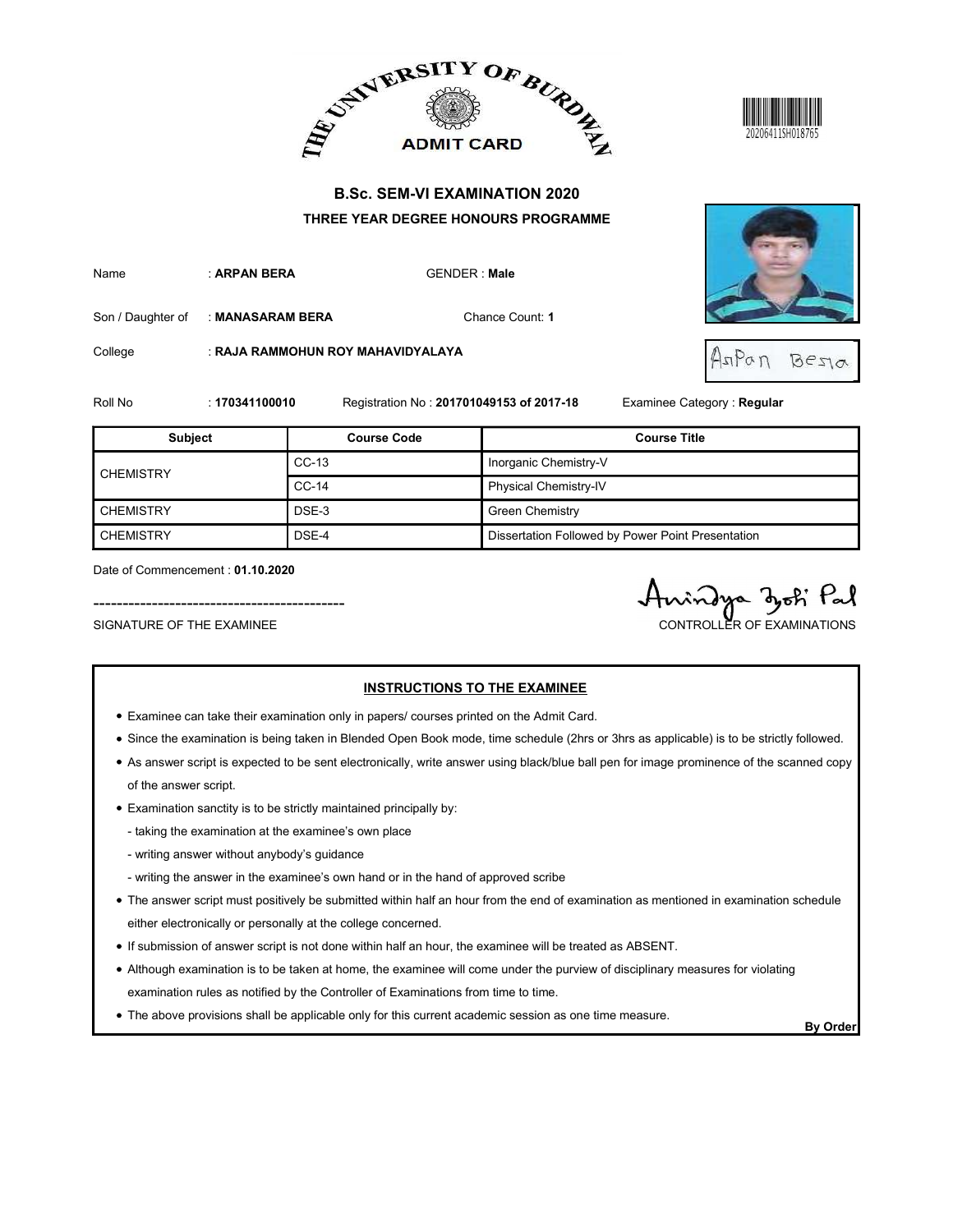





|                                                               |                | ADMIT CARD BURDE                                                                         |                                                   | 20206411SH018771                             |
|---------------------------------------------------------------|----------------|------------------------------------------------------------------------------------------|---------------------------------------------------|----------------------------------------------|
|                                                               |                | <b>B.Sc. SEM-VI EXAMINATION 2020</b><br>THREE YEAR DEGREE HONOURS PROGRAMME              |                                                   |                                              |
| Name                                                          | : AYAN DAS     | <b>GENDER: Male</b>                                                                      |                                                   |                                              |
| Son / Daughter of                                             | : ANANDA DAS   |                                                                                          | Chance Count: 1                                   |                                              |
| College                                                       |                | : RAJA RAMMOHUN ROY MAHAVIDYALAYA                                                        |                                                   | Alas                                         |
| Roll No                                                       | : 170341100011 | Registration No: 201701049154 of 2017-18                                                 |                                                   | Examinee Category : Regular                  |
| <b>Subject</b>                                                |                | <b>Course Code</b>                                                                       |                                                   | <b>Course Title</b>                          |
| <b>CHEMISTRY</b>                                              |                | $CC-13$<br>$CC-14$                                                                       | Inorganic Chemistry-V<br>Physical Chemistry-IV    |                                              |
| <b>CHEMISTRY</b>                                              |                | DSE-3                                                                                    | <b>Green Chemistry</b>                            |                                              |
| <b>CHEMISTRY</b>                                              |                | DSE-4                                                                                    | Dissertation Followed by Power Point Presentation |                                              |
| Date of Commencement: 01.10.2020<br>SIGNATURE OF THE EXAMINEE |                |                                                                                          |                                                   | indya zoti Pal<br>CONTROLLER OF EXAMINATIONS |
|                                                               |                | • Examinee can take their examination only in papers/ courses printed on the Admit Card. | <b>INSTRUCTIONS TO THE EXAMINEE</b>               |                                              |

- Examinee can take their examination only in papers/ courses printed on the Admit Card.
- Since the examination is being taken in Blended Open Book mode, time schedule (2hrs or 3hrs as applicable) is to be strictly followed.
- As answer script is expected to be sent electronically, write answer using black/blue ball pen for image prominence of the scanned copy of the answer script.
- Examination sanctity is to be strictly maintained principally by:
	- taking the examination at the examinee's own place
	- writing answer without anybody's guidance
	- writing the answer in the examinee's own hand or in the hand of approved scribe
- The answer script must positively be submitted within half an hour from the end of examination as mentioned in examination schedule either electronically or personally at the college concerned.
- If submission of answer script is not done within half an hour, the examinee will be treated as ABSENT.
- Although examination is to be taken at home, the examinee will come under the purview of disciplinary measures for violating examination rules as notified by the Controller of Examinations from time to time.
- The above provisions shall be applicable only for this current academic session as one time measure.<br>By Order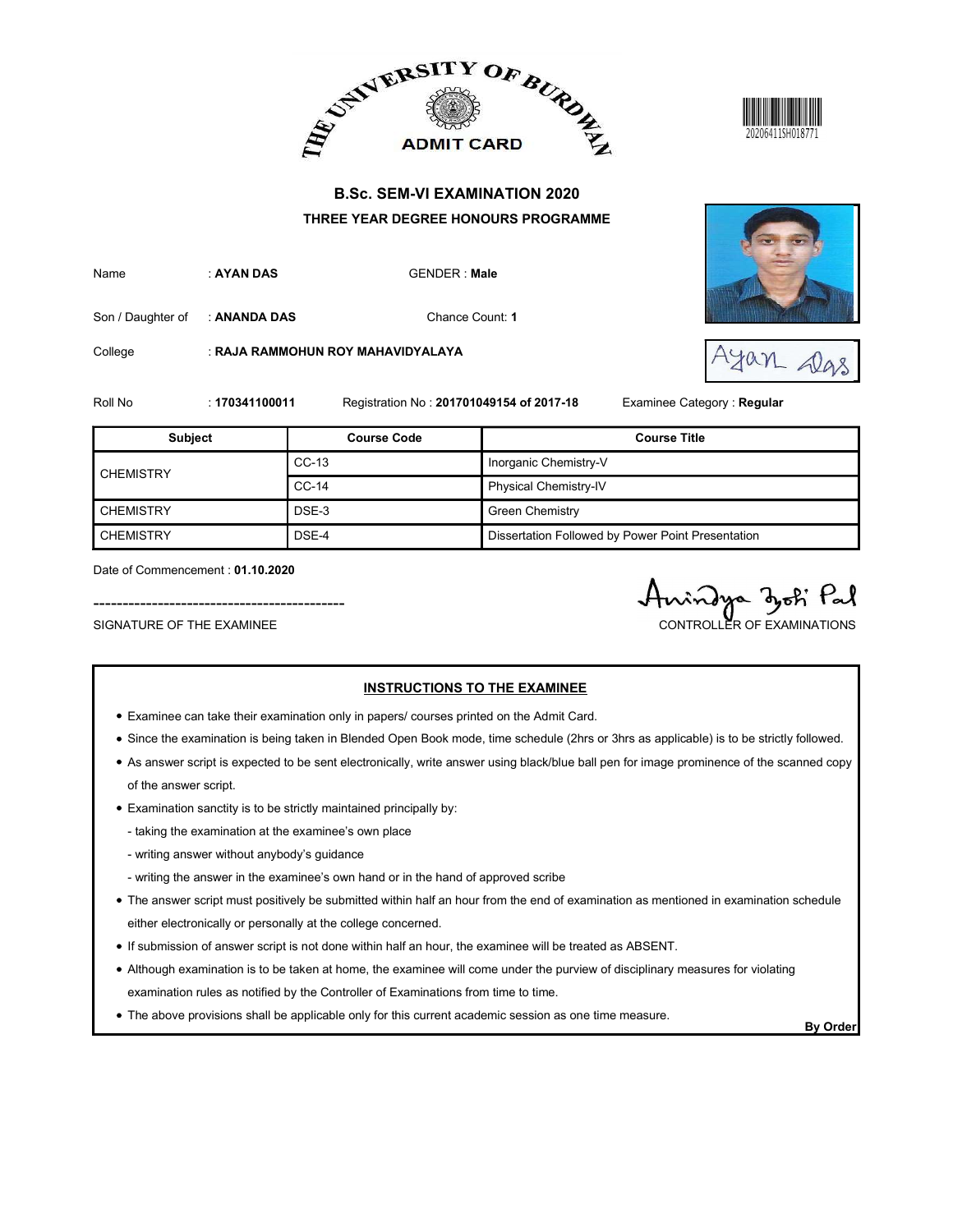





|                                                               |                     | ADMIT CARD BURDE                                                                         |                                     | 20206411SH015753                             |  |
|---------------------------------------------------------------|---------------------|------------------------------------------------------------------------------------------|-------------------------------------|----------------------------------------------|--|
|                                                               |                     | <b>B.Sc. SEM-VI EXAMINATION 2020</b>                                                     |                                     |                                              |  |
|                                                               |                     | THREE YEAR DEGREE HONOURS PROGRAMME                                                      |                                     |                                              |  |
| Name                                                          | : AYAN GHOSH        |                                                                                          | <b>GENDER: Male</b>                 |                                              |  |
| Son / Daughter of                                             | : UTTAM KUMAR GHOSH |                                                                                          | Chance Count: 1                     |                                              |  |
| College                                                       |                     | : RAJA RAMMOHUN ROY MAHAVIDYALAYA                                                        |                                     | Ayan Gihosh                                  |  |
| Roll No                                                       | : 170341100012      | Registration No: 201701049155 of 2017-18                                                 |                                     | Examinee Category: Regular                   |  |
| <b>Subject</b>                                                |                     | <b>Course Code</b>                                                                       |                                     | <b>Course Title</b>                          |  |
| <b>MATHEMATICS</b>                                            |                     | $CC-13$                                                                                  | Metric Spaces and Complex Analysis  |                                              |  |
|                                                               |                     | $CC-14$                                                                                  |                                     | Ring Theory and Linear Algebra II            |  |
| <b>MATHEMATICS</b>                                            |                     | DSE-3                                                                                    | Group Theory II                     |                                              |  |
| <b>MATHEMATICS</b>                                            |                     | DSE-4                                                                                    | Project Work                        |                                              |  |
| Date of Commencement: 01.10.2020<br>SIGNATURE OF THE EXAMINEE |                     |                                                                                          |                                     | indya dohi Pal<br>CONTROLLER OF EXAMINATIONS |  |
|                                                               |                     | • Examinee can take their examination only in papers/ courses printed on the Admit Card. | <b>INSTRUCTIONS TO THE EXAMINEE</b> |                                              |  |

- Examinee can take their examination only in papers/ courses printed on the Admit Card.
- Since the examination is being taken in Blended Open Book mode, time schedule (2hrs or 3hrs as applicable) is to be strictly followed.
- As answer script is expected to be sent electronically, write answer using black/blue ball pen for image prominence of the scanned copy of the answer script.
- Examination sanctity is to be strictly maintained principally by:
	- taking the examination at the examinee's own place
	- writing answer without anybody's guidance
	- writing the answer in the examinee's own hand or in the hand of approved scribe
- The answer script must positively be submitted within half an hour from the end of examination as mentioned in examination schedule either electronically or personally at the college concerned.
- If submission of answer script is not done within half an hour, the examinee will be treated as ABSENT.
- Although examination is to be taken at home, the examinee will come under the purview of disciplinary measures for violating examination rules as notified by the Controller of Examinations from time to time.
- The above provisions shall be applicable only for this current academic session as one time measure.<br>By Order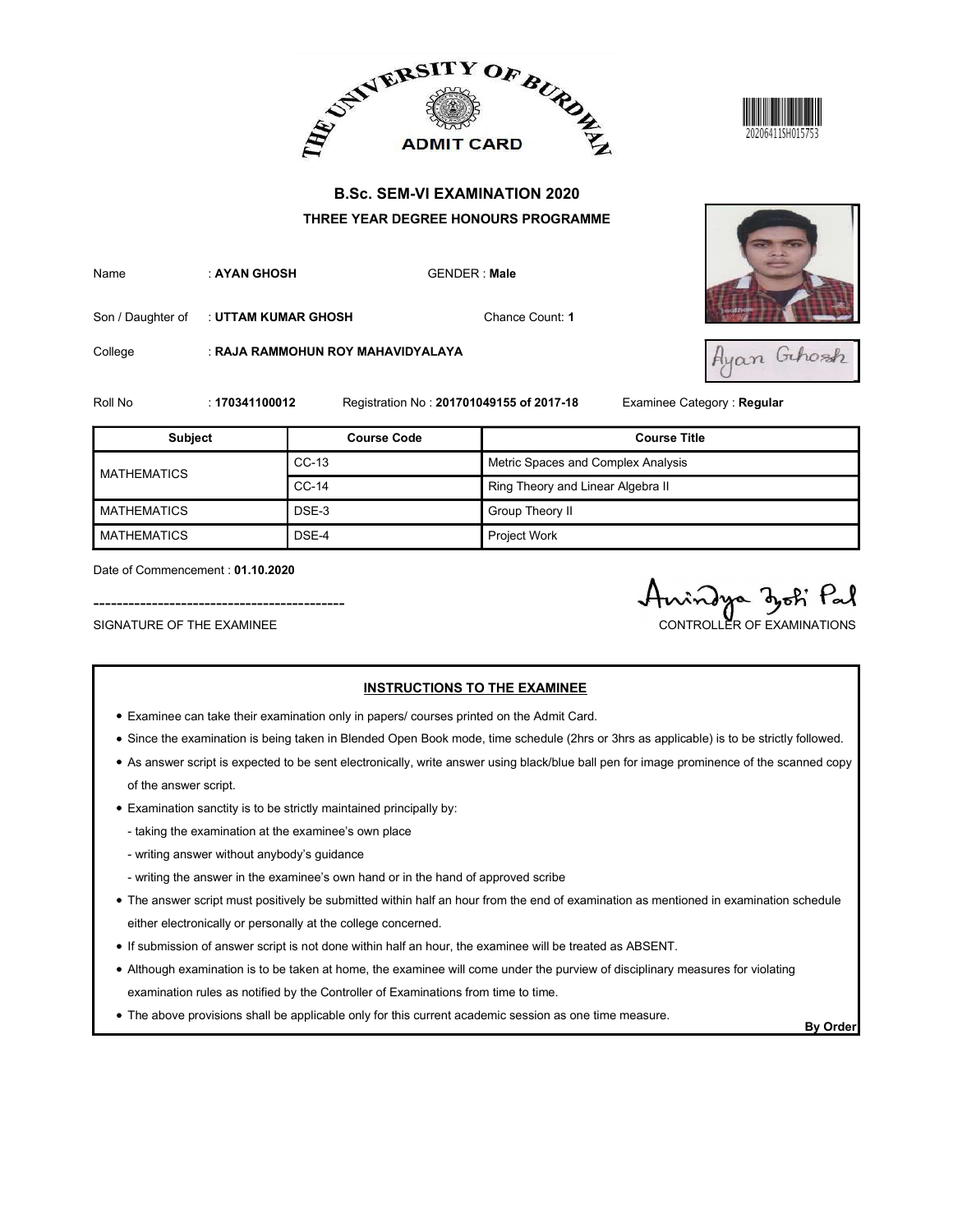





|                                                               |                   |                                   | ADMIT CARD BURDE                                                                                                                | 20206411SH018774                            |
|---------------------------------------------------------------|-------------------|-----------------------------------|---------------------------------------------------------------------------------------------------------------------------------|---------------------------------------------|
|                                                               |                   |                                   | <b>B.Sc. SEM-VI EXAMINATION 2020</b><br>THREE YEAR DEGREE HONOURS PROGRAMME                                                     |                                             |
| Name                                                          | : BARNALI BAR     |                                   | <b>GENDER: Female</b>                                                                                                           |                                             |
| Son / Daughter of                                             | : PANCHUMOHAN BAR |                                   | Chance Count: 1                                                                                                                 |                                             |
| College                                                       |                   | : RAJA RAMMOHUN ROY MAHAVIDYALAYA |                                                                                                                                 | Barnali<br>Bar                              |
| Roll No                                                       | : 170341100013    |                                   | Registration No: 201701049157 of 2017-18                                                                                        | Examinee Category: Regular                  |
| Subject                                                       |                   | <b>Course Code</b>                |                                                                                                                                 | <b>Course Title</b>                         |
| <b>ZOOLOGY</b>                                                |                   | CC-13                             | Developmental Biology                                                                                                           |                                             |
|                                                               |                   | CC-14                             | <b>Evolutionary Biology</b>                                                                                                     |                                             |
| <b>ZOOLOGY</b>                                                |                   | DSE-3                             | Wild life Conservation                                                                                                          |                                             |
| ZOOLOGY                                                       |                   | DSE-4                             | Endocrinology                                                                                                                   |                                             |
| Date of Commencement: 01.10.2020<br>SIGNATURE OF THE EXAMINEE |                   |                                   |                                                                                                                                 | indya zok Pal<br>CONTROLLER OF EXAMINATIONS |
|                                                               |                   |                                   | <b>INSTRUCTIONS TO THE EXAMINEE</b><br>• Examinee can take their examination only in papers/ courses printed on the Admit Card. |                                             |

- Examinee can take their examination only in papers/ courses printed on the Admit Card.
- Since the examination is being taken in Blended Open Book mode, time schedule (2hrs or 3hrs as applicable) is to be strictly followed.
- As answer script is expected to be sent electronically, write answer using black/blue ball pen for image prominence of the scanned copy of the answer script.
- Examination sanctity is to be strictly maintained principally by:
	- taking the examination at the examinee's own place
	- writing answer without anybody's guidance
	- writing the answer in the examinee's own hand or in the hand of approved scribe
- The answer script must positively be submitted within half an hour from the end of examination as mentioned in examination schedule either electronically or personally at the college concerned.
- If submission of answer script is not done within half an hour, the examinee will be treated as ABSENT.
- Although examination is to be taken at home, the examinee will come under the purview of disciplinary measures for violating examination rules as notified by the Controller of Examinations from time to time.
- The above provisions shall be applicable only for this current academic session as one time measure.<br>By Order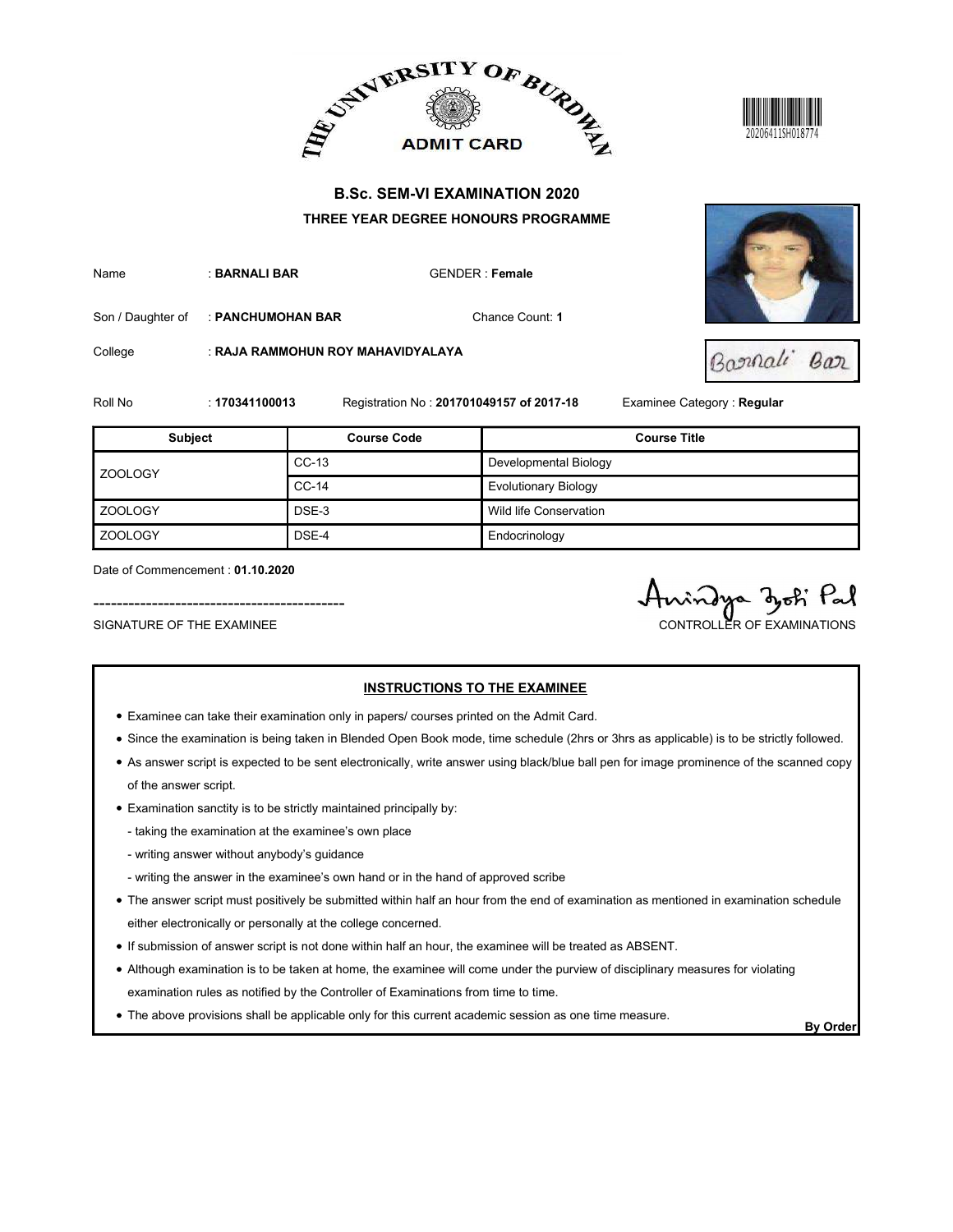





|                                                               |                       |                                                                                          | ADMIT CARD BURDE                          |                                               |
|---------------------------------------------------------------|-----------------------|------------------------------------------------------------------------------------------|-------------------------------------------|-----------------------------------------------|
|                                                               |                       |                                                                                          | <b>B.Sc. SEM-VI EXAMINATION 2020</b>      |                                               |
|                                                               |                       |                                                                                          | THREE YEAR DEGREE HONOURS PROGRAMME       |                                               |
| Name                                                          | : BISWAJIT SINGHA ROY |                                                                                          | <b>GENDER: Male</b>                       |                                               |
| Son / Daughter of                                             | : SANJIT SINGHA ROY   |                                                                                          | Chance Count: 1                           |                                               |
| College                                                       |                       | : RAJA RAMMOHUN ROY MAHAVIDYALAYA                                                        |                                           | BiswaJit singna Ray                           |
| Roll No                                                       | : 170341100014        |                                                                                          | Registration No: 201701049159 of 2017-18  | Examinee Category: Regular                    |
| <b>Subject</b>                                                |                       | <b>Course Code</b>                                                                       |                                           | <b>Course Title</b>                           |
|                                                               |                       | $CC-13$                                                                                  | <b>Genetics &amp; Plant Breeding</b>      |                                               |
| <b>BOTANY</b>                                                 |                       | $CC-14$                                                                                  | Plant Biotechnology                       |                                               |
| <b>BOTANY</b>                                                 |                       | DSE-3                                                                                    | Plant Evolution & Biodiversity            |                                               |
| <b>BOTANY</b>                                                 |                       | DSE-4                                                                                    | Industrial and Environmental Microbiology |                                               |
| Date of Commencement: 01.10.2020<br>SIGNATURE OF THE EXAMINEE |                       |                                                                                          |                                           | vindya zoti Pal<br>CONTROLLER OF EXAMINATIONS |
|                                                               |                       | • Examinee can take their examination only in papers/ courses printed on the Admit Card. | <b>INSTRUCTIONS TO THE EXAMINEE</b>       |                                               |

- Examinee can take their examination only in papers/ courses printed on the Admit Card.
- Since the examination is being taken in Blended Open Book mode, time schedule (2hrs or 3hrs as applicable) is to be strictly followed.
- As answer script is expected to be sent electronically, write answer using black/blue ball pen for image prominence of the scanned copy of the answer script.
- Examination sanctity is to be strictly maintained principally by:
	- taking the examination at the examinee's own place
	- writing answer without anybody's guidance
	- writing the answer in the examinee's own hand or in the hand of approved scribe
- The answer script must positively be submitted within half an hour from the end of examination as mentioned in examination schedule either electronically or personally at the college concerned.
- If submission of answer script is not done within half an hour, the examinee will be treated as ABSENT.
- Although examination is to be taken at home, the examinee will come under the purview of disciplinary measures for violating examination rules as notified by the Controller of Examinations from time to time.
- The above provisions shall be applicable only for this current academic session as one time measure.<br>By Order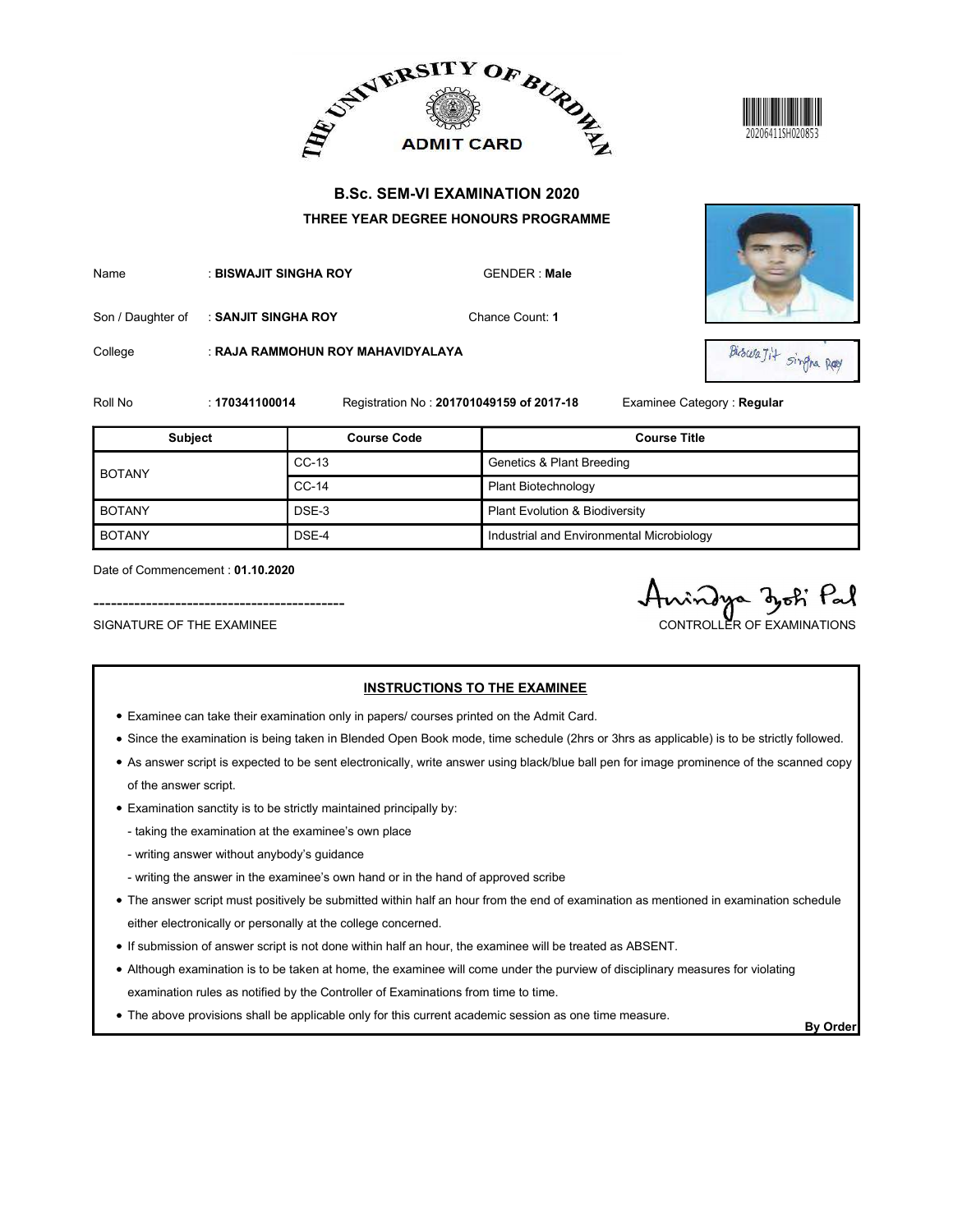





| <b>B.Sc. SEM-VI EXAMINATION 2020</b><br>THREE YEAR DEGREE HONOURS PROGRAMME<br>: DIBYAKANTI DATTA<br><b>GENDER: Male</b><br>Chance Count: 1<br>Son / Daughter of<br>: PANKAJ DATTA<br>: RAJA RAMMOHUN ROY MAHAVIDYALAYA<br>Dibya kanti Datta<br>Roll No<br>Registration No: 201701049161 of 2017-18<br>Examinee Category: Regular<br>: 170341100016<br><b>Course Title</b><br><b>Subject</b><br><b>Course Code</b><br>$CC-13$<br>Metric Spaces and Complex Analysis<br>$CC-14$<br>Ring Theory and Linear Algebra II<br>DSE-3<br>Group Theory II<br>Project Work<br>DSE-4<br>Date of Commencement: 01.10.2020<br>indya zoti Pal<br>CONTROLLER OF EXAMINATIONS |                           | ADMIT CARD BURDE |  |
|--------------------------------------------------------------------------------------------------------------------------------------------------------------------------------------------------------------------------------------------------------------------------------------------------------------------------------------------------------------------------------------------------------------------------------------------------------------------------------------------------------------------------------------------------------------------------------------------------------------------------------------------------------------|---------------------------|------------------|--|
|                                                                                                                                                                                                                                                                                                                                                                                                                                                                                                                                                                                                                                                              |                           |                  |  |
|                                                                                                                                                                                                                                                                                                                                                                                                                                                                                                                                                                                                                                                              | Name                      |                  |  |
|                                                                                                                                                                                                                                                                                                                                                                                                                                                                                                                                                                                                                                                              | College                   |                  |  |
|                                                                                                                                                                                                                                                                                                                                                                                                                                                                                                                                                                                                                                                              |                           |                  |  |
|                                                                                                                                                                                                                                                                                                                                                                                                                                                                                                                                                                                                                                                              |                           |                  |  |
|                                                                                                                                                                                                                                                                                                                                                                                                                                                                                                                                                                                                                                                              | <b>MATHEMATICS</b>        |                  |  |
|                                                                                                                                                                                                                                                                                                                                                                                                                                                                                                                                                                                                                                                              | <b>MATHEMATICS</b>        |                  |  |
|                                                                                                                                                                                                                                                                                                                                                                                                                                                                                                                                                                                                                                                              | <b>MATHEMATICS</b>        |                  |  |
| <b>INSTRUCTIONS TO THE EXAMINEE</b>                                                                                                                                                                                                                                                                                                                                                                                                                                                                                                                                                                                                                          | SIGNATURE OF THE EXAMINEE |                  |  |

- Examinee can take their examination only in papers/ courses printed on the Admit Card.
- Since the examination is being taken in Blended Open Book mode, time schedule (2hrs or 3hrs as applicable) is to be strictly followed.
- As answer script is expected to be sent electronically, write answer using black/blue ball pen for image prominence of the scanned copy of the answer script.
- Examination sanctity is to be strictly maintained principally by:
	- taking the examination at the examinee's own place
	- writing answer without anybody's guidance
	- writing the answer in the examinee's own hand or in the hand of approved scribe
- The answer script must positively be submitted within half an hour from the end of examination as mentioned in examination schedule either electronically or personally at the college concerned.
- If submission of answer script is not done within half an hour, the examinee will be treated as ABSENT.
- Although examination is to be taken at home, the examinee will come under the purview of disciplinary measures for violating examination rules as notified by the Controller of Examinations from time to time.
- The above provisions shall be applicable only for this current academic session as one time measure.<br>By Order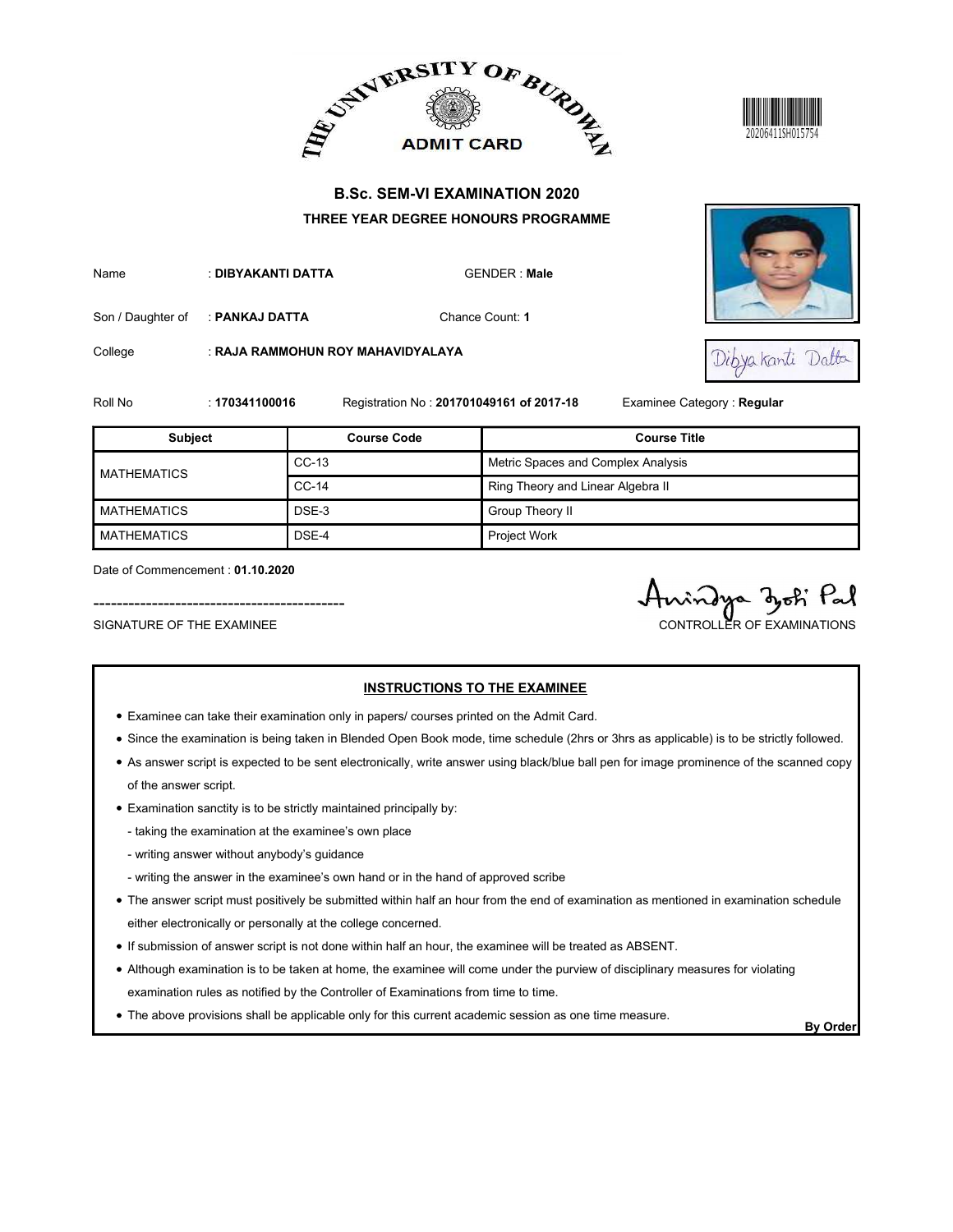





- Examinee can take their examination only in papers/ courses printed on the Admit Card.
- Since the examination is being taken in Blended Open Book mode, time schedule (2hrs or 3hrs as applicable) is to be strictly followed.
- As answer script is expected to be sent electronically, write answer using black/blue ball pen for image prominence of the scanned copy of the answer script.
- Examination sanctity is to be strictly maintained principally by:
	- taking the examination at the examinee's own place
	- writing answer without anybody's guidance
	- writing the answer in the examinee's own hand or in the hand of approved scribe
- The answer script must positively be submitted within half an hour from the end of examination as mentioned in examination schedule either electronically or personally at the college concerned.
- If submission of answer script is not done within half an hour, the examinee will be treated as ABSENT.
- Although examination is to be taken at home, the examinee will come under the purview of disciplinary measures for violating examination rules as notified by the Controller of Examinations from time to time.
- The above provisions shall be applicable only for this current academic session as one time measure.<br>By Order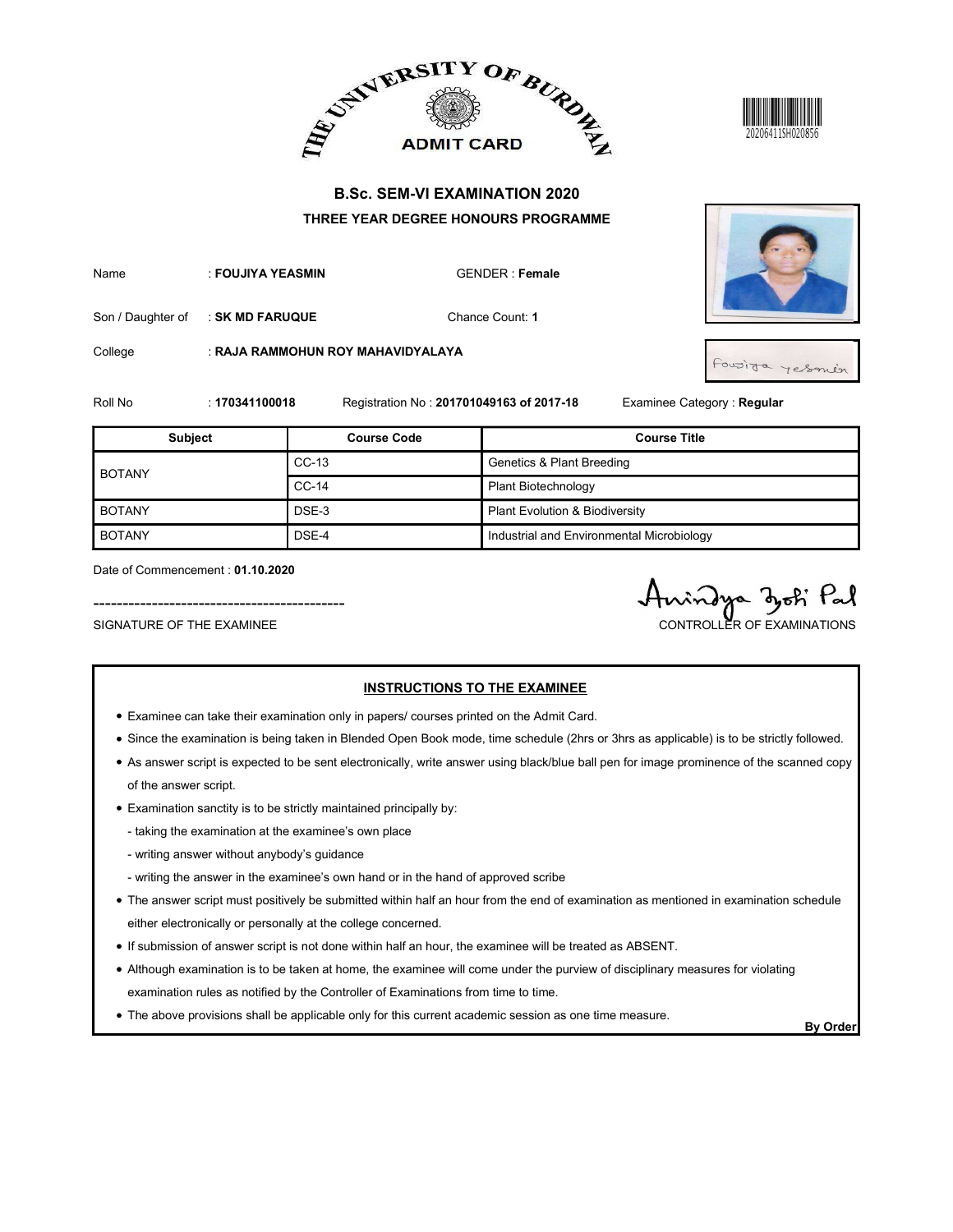



| Name | : HABIBA SAHIN | GENDER: Fen |
|------|----------------|-------------|
|      |                |             |





|                                                               |                      |                                   | ADMIT CARD AND ALLEY ADMIT CARD AT                                                                                              | 20206411SH018779                              |
|---------------------------------------------------------------|----------------------|-----------------------------------|---------------------------------------------------------------------------------------------------------------------------------|-----------------------------------------------|
|                                                               |                      |                                   | <b>B.Sc. SEM-VI EXAMINATION 2020</b>                                                                                            |                                               |
|                                                               |                      |                                   | THREE YEAR DEGREE HONOURS PROGRAMME                                                                                             |                                               |
| Name                                                          | : HABIBA SAHIN       |                                   | <b>GENDER: Female</b>                                                                                                           |                                               |
| Son / Daughter of                                             | : NISHAR AHAMED KHAN |                                   | Chance Count: 1                                                                                                                 |                                               |
| College                                                       |                      | : RAJA RAMMOHUN ROY MAHAVIDYALAYA |                                                                                                                                 | Habiba Sahin                                  |
| Roll No                                                       | : 170341100019       |                                   | Registration No: 201701049164 of 2017-18                                                                                        | Examinee Category : Regular                   |
| <b>Subject</b>                                                |                      | <b>Course Code</b>                |                                                                                                                                 | <b>Course Title</b>                           |
|                                                               |                      | $CC-13$                           | Developmental Biology                                                                                                           |                                               |
| ZOOLOGY                                                       |                      | $CC-14$                           | <b>Evolutionary Biology</b>                                                                                                     |                                               |
| <b>ZOOLOGY</b>                                                |                      | DSE-3                             | Wild life Conservation                                                                                                          |                                               |
| <b>ZOOLOGY</b>                                                |                      | DSE-4                             | Endocrinology                                                                                                                   |                                               |
| Date of Commencement: 01.10.2020<br>SIGNATURE OF THE EXAMINEE |                      |                                   |                                                                                                                                 | indya djoti Pal<br>CONTROLLER OF EXAMINATIONS |
|                                                               |                      |                                   | <b>INSTRUCTIONS TO THE EXAMINEE</b><br>• Examinee can take their examination only in papers/ courses printed on the Admit Card. |                                               |

- Examinee can take their examination only in papers/ courses printed on the Admit Card.
- Since the examination is being taken in Blended Open Book mode, time schedule (2hrs or 3hrs as applicable) is to be strictly followed.
- As answer script is expected to be sent electronically, write answer using black/blue ball pen for image prominence of the scanned copy of the answer script.
- Examination sanctity is to be strictly maintained principally by:
	- taking the examination at the examinee's own place
	- writing answer without anybody's guidance
	- writing the answer in the examinee's own hand or in the hand of approved scribe
- The answer script must positively be submitted within half an hour from the end of examination as mentioned in examination schedule either electronically or personally at the college concerned.
- If submission of answer script is not done within half an hour, the examinee will be treated as ABSENT.
- Although examination is to be taken at home, the examinee will come under the purview of disciplinary measures for violating examination rules as notified by the Controller of Examinations from time to time.
- The above provisions shall be applicable only for this current academic session as one time measure.<br>By Order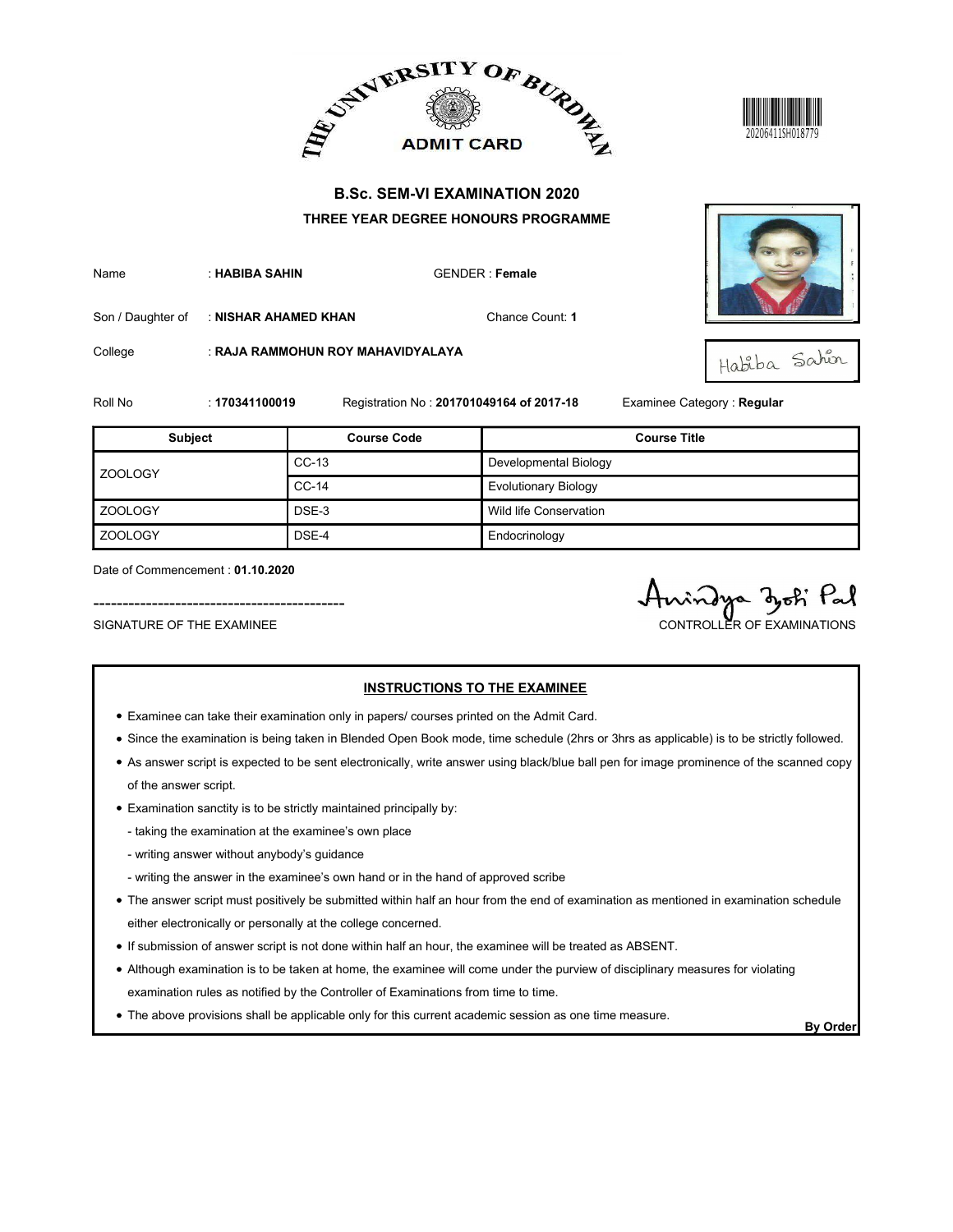



| Name | : KALIPADA DAS | <b>GENDER: Ma</b> |
|------|----------------|-------------------|
|      |                |                   |



|                                                               |                | ADMIT CARD AND ALLEY ADMIT CARD AT                                                       |                                          |                                                |
|---------------------------------------------------------------|----------------|------------------------------------------------------------------------------------------|------------------------------------------|------------------------------------------------|
|                                                               |                | <b>B.Sc. SEM-VI EXAMINATION 2020</b>                                                     |                                          |                                                |
|                                                               |                | THREE YEAR DEGREE HONOURS PROGRAMME                                                      |                                          |                                                |
| Name                                                          | : KALIPADA DAS |                                                                                          | <b>GENDER: Male</b>                      |                                                |
| Son / Daughter of                                             | : TAPAS DAS    |                                                                                          | Chance Count: 1                          |                                                |
| College                                                       |                | : RAJA RAMMOHUN ROY MAHAVIDYALAYA                                                        |                                          | Kalipada das.                                  |
| Roll No                                                       | : 170341100020 |                                                                                          | Registration No: 201701049166 of 2017-18 | Examinee Category: Regular                     |
| <b>Subject</b>                                                |                | <b>Course Code</b>                                                                       |                                          | <b>Course Title</b>                            |
| <b>PHYSICS</b>                                                |                | $CC-13$                                                                                  | Electromagnetic Theory                   |                                                |
|                                                               |                | $CC-14$                                                                                  | <b>Statistical Mechanics</b>             |                                                |
| PHYSICS                                                       |                | DSE-3                                                                                    | Nuclear and Particle Physics             |                                                |
| PHYSICS                                                       |                | DSE-4                                                                                    | Astronomy and Astrophysics               |                                                |
| Date of Commencement: 01.10.2020<br>SIGNATURE OF THE EXAMINEE |                |                                                                                          |                                          | rindya djoti Pal<br>CONTROLLER OF EXAMINATIONS |
|                                                               |                | • Examinee can take their examination only in papers/ courses printed on the Admit Card. | <b>INSTRUCTIONS TO THE EXAMINEE</b>      |                                                |

- Examinee can take their examination only in papers/ courses printed on the Admit Card.
- Since the examination is being taken in Blended Open Book mode, time schedule (2hrs or 3hrs as applicable) is to be strictly followed.
- As answer script is expected to be sent electronically, write answer using black/blue ball pen for image prominence of the scanned copy of the answer script.
- Examination sanctity is to be strictly maintained principally by:
	- taking the examination at the examinee's own place
	- writing answer without anybody's guidance
	- writing the answer in the examinee's own hand or in the hand of approved scribe
- The answer script must positively be submitted within half an hour from the end of examination as mentioned in examination schedule either electronically or personally at the college concerned.
- If submission of answer script is not done within half an hour, the examinee will be treated as ABSENT.
- Although examination is to be taken at home, the examinee will come under the purview of disciplinary measures for violating examination rules as notified by the Controller of Examinations from time to time.
- The above provisions shall be applicable only for this current academic session as one time measure.<br>By Order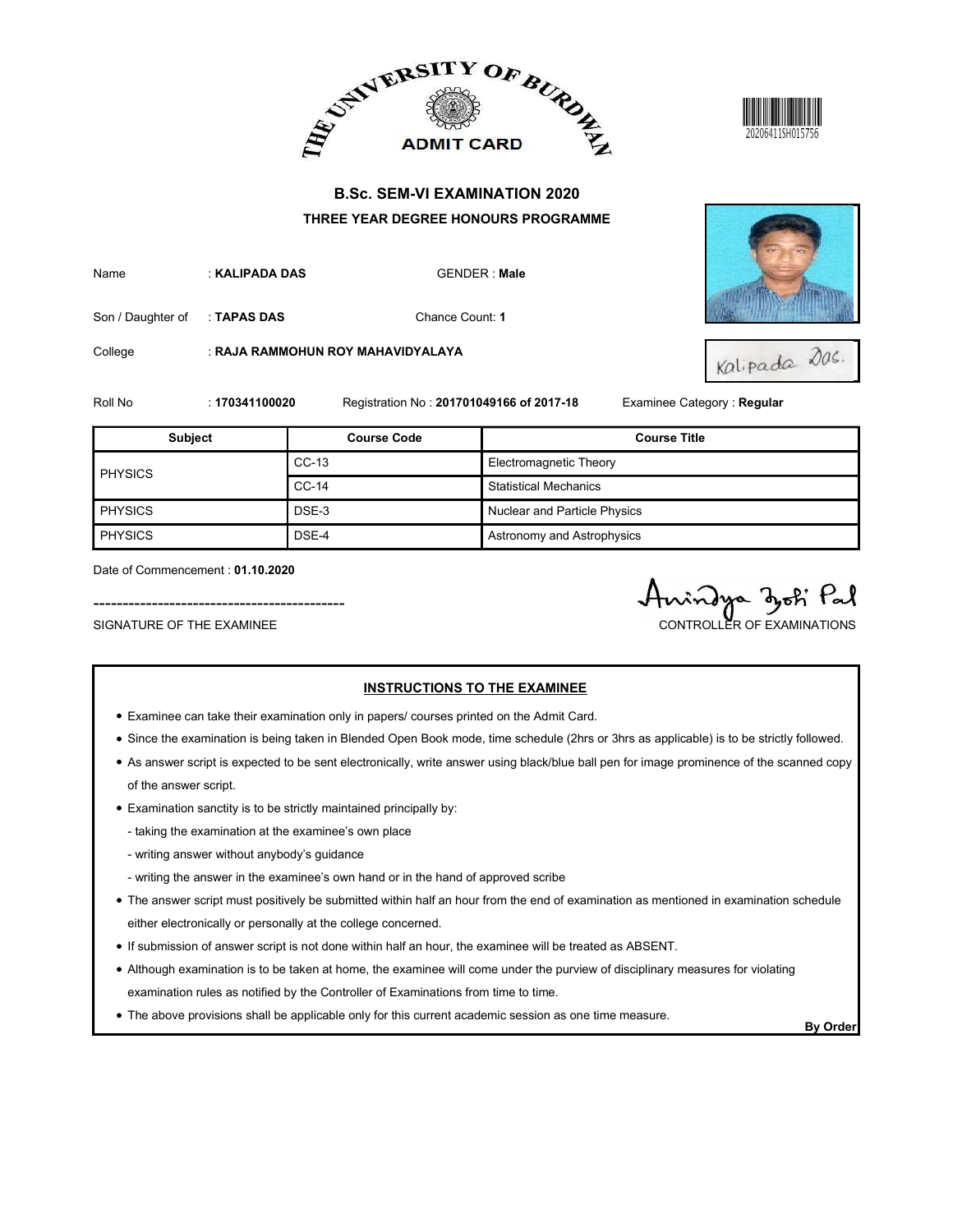







|                                                               |                      |                                   | ADMIT CARD BURDE                                                                                                                |                                             |
|---------------------------------------------------------------|----------------------|-----------------------------------|---------------------------------------------------------------------------------------------------------------------------------|---------------------------------------------|
|                                                               |                      |                                   | <b>B.Sc. SEM-VI EXAMINATION 2020</b>                                                                                            |                                             |
|                                                               |                      |                                   | THREE YEAR DEGREE HONOURS PROGRAMME                                                                                             |                                             |
| Name                                                          | : KAMRINA FIRDOUS    |                                   | <b>GENDER: Female</b>                                                                                                           |                                             |
| Son / Daughter of                                             | : MUNSHI AHASHAN ALI |                                   | Chance Count: 1                                                                                                                 |                                             |
| College                                                       |                      | : RAJA RAMMOHUN ROY MAHAVIDYALAYA |                                                                                                                                 | Firdous<br>Lamrina                          |
| Roll No                                                       | : 170341100021       |                                   | Registration No: 201701049167 of 2017-18                                                                                        | Examinee Category: Regular                  |
| <b>Subject</b>                                                |                      | <b>Course Code</b>                |                                                                                                                                 | <b>Course Title</b>                         |
|                                                               |                      | $CC-13$                           | Inorganic Chemistry-V                                                                                                           |                                             |
| <b>CHEMISTRY</b>                                              |                      | $CC-14$                           | Physical Chemistry-IV                                                                                                           |                                             |
| <b>CHEMISTRY</b>                                              |                      | DSE-3                             | <b>Green Chemistry</b>                                                                                                          |                                             |
| <b>CHEMISTRY</b>                                              |                      | DSE-4                             | Dissertation Followed by Power Point Presentation                                                                               |                                             |
| Date of Commencement: 01.10.2020<br>SIGNATURE OF THE EXAMINEE |                      |                                   |                                                                                                                                 | indya dok Pal<br>CONTROLLER OF EXAMINATIONS |
|                                                               |                      |                                   | <b>INSTRUCTIONS TO THE EXAMINEE</b><br>• Examinee can take their examination only in papers/ courses printed on the Admit Card. |                                             |

- Examinee can take their examination only in papers/ courses printed on the Admit Card.
- Since the examination is being taken in Blended Open Book mode, time schedule (2hrs or 3hrs as applicable) is to be strictly followed.
- As answer script is expected to be sent electronically, write answer using black/blue ball pen for image prominence of the scanned copy of the answer script.
- Examination sanctity is to be strictly maintained principally by:
	- taking the examination at the examinee's own place
	- writing answer without anybody's guidance
	- writing the answer in the examinee's own hand or in the hand of approved scribe
- The answer script must positively be submitted within half an hour from the end of examination as mentioned in examination schedule either electronically or personally at the college concerned.
- If submission of answer script is not done within half an hour, the examinee will be treated as ABSENT.
- Although examination is to be taken at home, the examinee will come under the purview of disciplinary measures for violating examination rules as notified by the Controller of Examinations from time to time.
- The above provisions shall be applicable only for this current academic session as one time measure.<br>By Order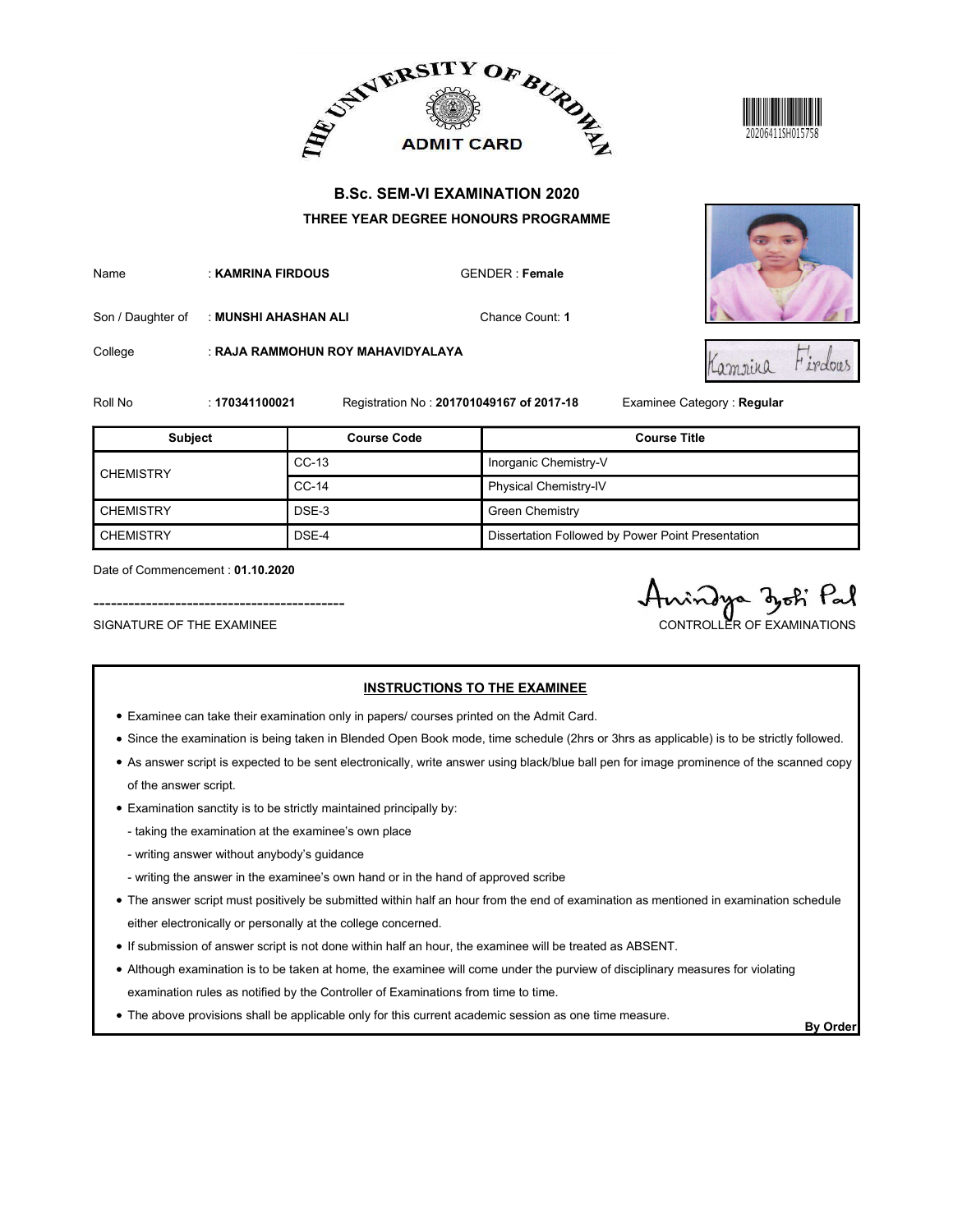



| Name | : KARTIK SAMUI | <b>GENDE</b> |
|------|----------------|--------------|
|      |                |              |

|                                                               |                  |                                   | ADMIT CARD BURDE                                                                                                                |                                               |
|---------------------------------------------------------------|------------------|-----------------------------------|---------------------------------------------------------------------------------------------------------------------------------|-----------------------------------------------|
|                                                               |                  |                                   | <b>B.Sc. SEM-VI EXAMINATION 2020</b>                                                                                            |                                               |
|                                                               |                  |                                   | THREE YEAR DEGREE HONOURS PROGRAMME                                                                                             |                                               |
| Name                                                          | : KARTIK SAMUI   |                                   | <b>GENDER: Male</b>                                                                                                             |                                               |
| Son / Daughter of                                             | : PRASANTA SAMUI |                                   | Chance Count: 1                                                                                                                 |                                               |
| College                                                       |                  | : RAJA RAMMOHUN ROY MAHAVIDYALAYA |                                                                                                                                 | Kartik Samue                                  |
| Roll No                                                       | : 170341100022   |                                   | Registration No: 201701049168 of 2017-18                                                                                        | Examinee Category: Regular                    |
| <b>Subject</b>                                                |                  | <b>Course Code</b>                |                                                                                                                                 | <b>Course Title</b>                           |
| <b>MATHEMATICS</b>                                            |                  | $CC-13$                           | Metric Spaces and Complex Analysis                                                                                              |                                               |
|                                                               |                  | $CC-14$                           | Ring Theory and Linear Algebra II                                                                                               |                                               |
| <b>MATHEMATICS</b>                                            |                  | DSE-3                             | Group Theory II                                                                                                                 |                                               |
| <b>MATHEMATICS</b>                                            |                  | DSE-4                             | Project Work                                                                                                                    |                                               |
| Date of Commencement: 01.10.2020<br>SIGNATURE OF THE EXAMINEE |                  |                                   |                                                                                                                                 | vindya zoki Pal<br>CONTROLLER OF EXAMINATIONS |
|                                                               |                  |                                   | <b>INSTRUCTIONS TO THE EXAMINEE</b><br>• Examinee can take their examination only in papers/ courses printed on the Admit Card. |                                               |

- Examinee can take their examination only in papers/ courses printed on the Admit Card.
- Since the examination is being taken in Blended Open Book mode, time schedule (2hrs or 3hrs as applicable) is to be strictly followed.
- As answer script is expected to be sent electronically, write answer using black/blue ball pen for image prominence of the scanned copy of the answer script.
- Examination sanctity is to be strictly maintained principally by:
	- taking the examination at the examinee's own place
	- writing answer without anybody's guidance
	- writing the answer in the examinee's own hand or in the hand of approved scribe
- The answer script must positively be submitted within half an hour from the end of examination as mentioned in examination schedule either electronically or personally at the college concerned.
- If submission of answer script is not done within half an hour, the examinee will be treated as ABSENT.
- Although examination is to be taken at home, the examinee will come under the purview of disciplinary measures for violating examination rules as notified by the Controller of Examinations from time to time.
- The above provisions shall be applicable only for this current academic session as one time measure.<br>By Order

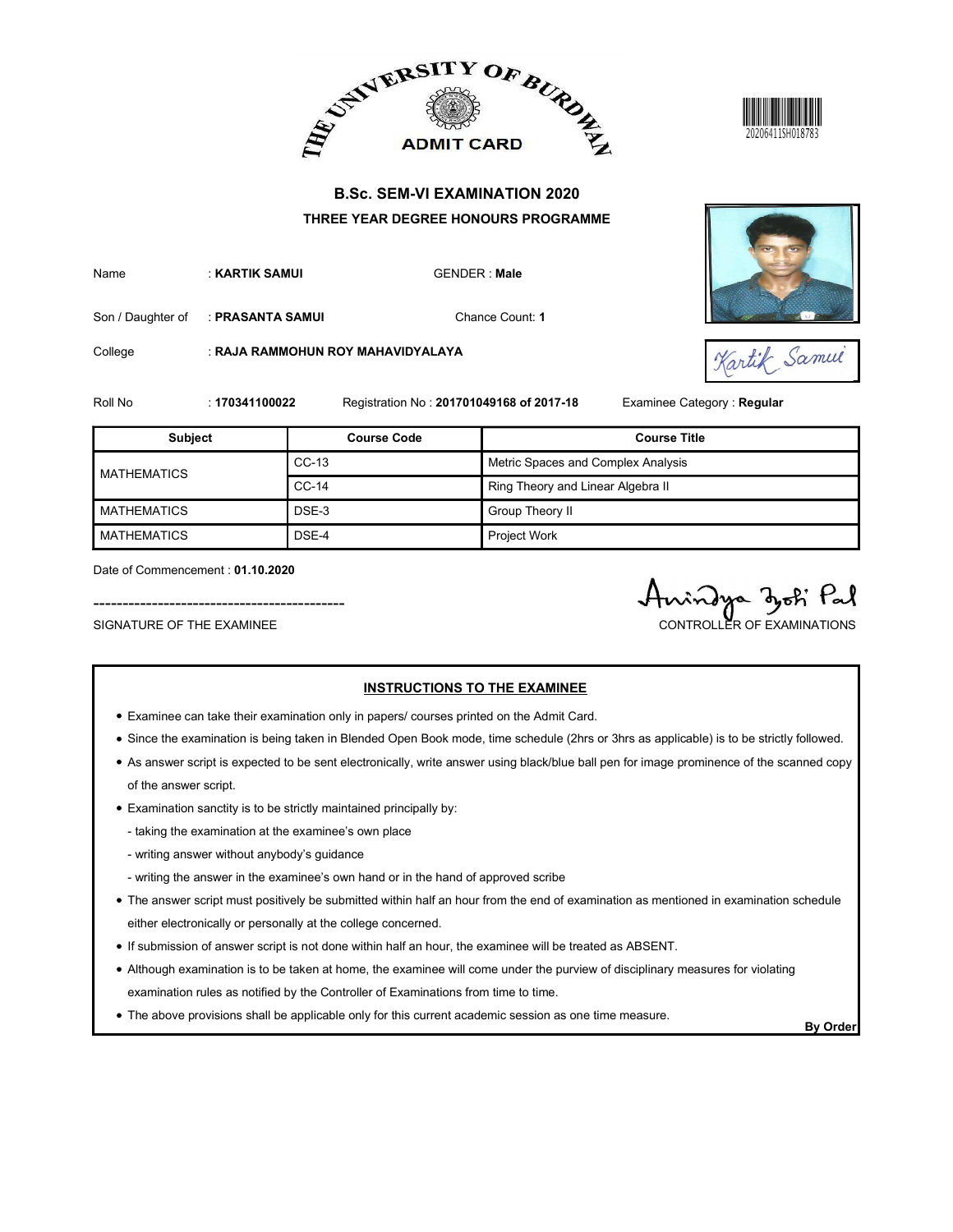



| Name | : KOUSHIK GHOSH | <b>GENDER: Ma</b> |
|------|-----------------|-------------------|
|      |                 |                   |





|                                                 |                       |                                   | ADMIT CARD BURDE                         | 20206411SH018786           |
|-------------------------------------------------|-----------------------|-----------------------------------|------------------------------------------|----------------------------|
|                                                 |                       |                                   | <b>B.Sc. SEM-VI EXAMINATION 2020</b>     |                            |
|                                                 |                       |                                   | THREE YEAR DEGREE HONOURS PROGRAMME      |                            |
| Name                                            | : KOUSHIK GHOSH       |                                   | <b>GENDER: Male</b>                      |                            |
| Son / Daughter of                               | : NIMAI CHANDRA GHOSH |                                   | Chance Count: 1                          |                            |
| College                                         |                       | : RAJA RAMMOHUN ROY MAHAVIDYALAYA |                                          |                            |
|                                                 |                       |                                   |                                          | Koushir Grhesh             |
|                                                 | : 170341100023        |                                   | Registration No: 201701049169 of 2017-18 | Examinee Category: Regular |
| Subject                                         |                       | <b>Course Code</b>                |                                          | <b>Course Title</b>        |
|                                                 |                       | $CC-13$                           | Electromagnetic Theory                   |                            |
|                                                 |                       | $CC-14$                           | <b>Statistical Mechanics</b>             |                            |
|                                                 |                       | DSE-3                             | Nuclear and Particle Physics             |                            |
| Roll No<br><b>PHYSICS</b><br>PHYSICS<br>PHYSICS |                       | DSE-4                             | Astronomy and Astrophysics               |                            |

- Examinee can take their examination only in papers/ courses printed on the Admit Card.
- Since the examination is being taken in Blended Open Book mode, time schedule (2hrs or 3hrs as applicable) is to be strictly followed.
- As answer script is expected to be sent electronically, write answer using black/blue ball pen for image prominence of the scanned copy of the answer script.
- Examination sanctity is to be strictly maintained principally by:
	- taking the examination at the examinee's own place
	- writing answer without anybody's guidance
	- writing the answer in the examinee's own hand or in the hand of approved scribe
- The answer script must positively be submitted within half an hour from the end of examination as mentioned in examination schedule either electronically or personally at the college concerned.
- If submission of answer script is not done within half an hour, the examinee will be treated as ABSENT.
- Although examination is to be taken at home, the examinee will come under the purview of disciplinary measures for violating examination rules as notified by the Controller of Examinations from time to time.
- The above provisions shall be applicable only for this current academic session as one time measure.<br>By Order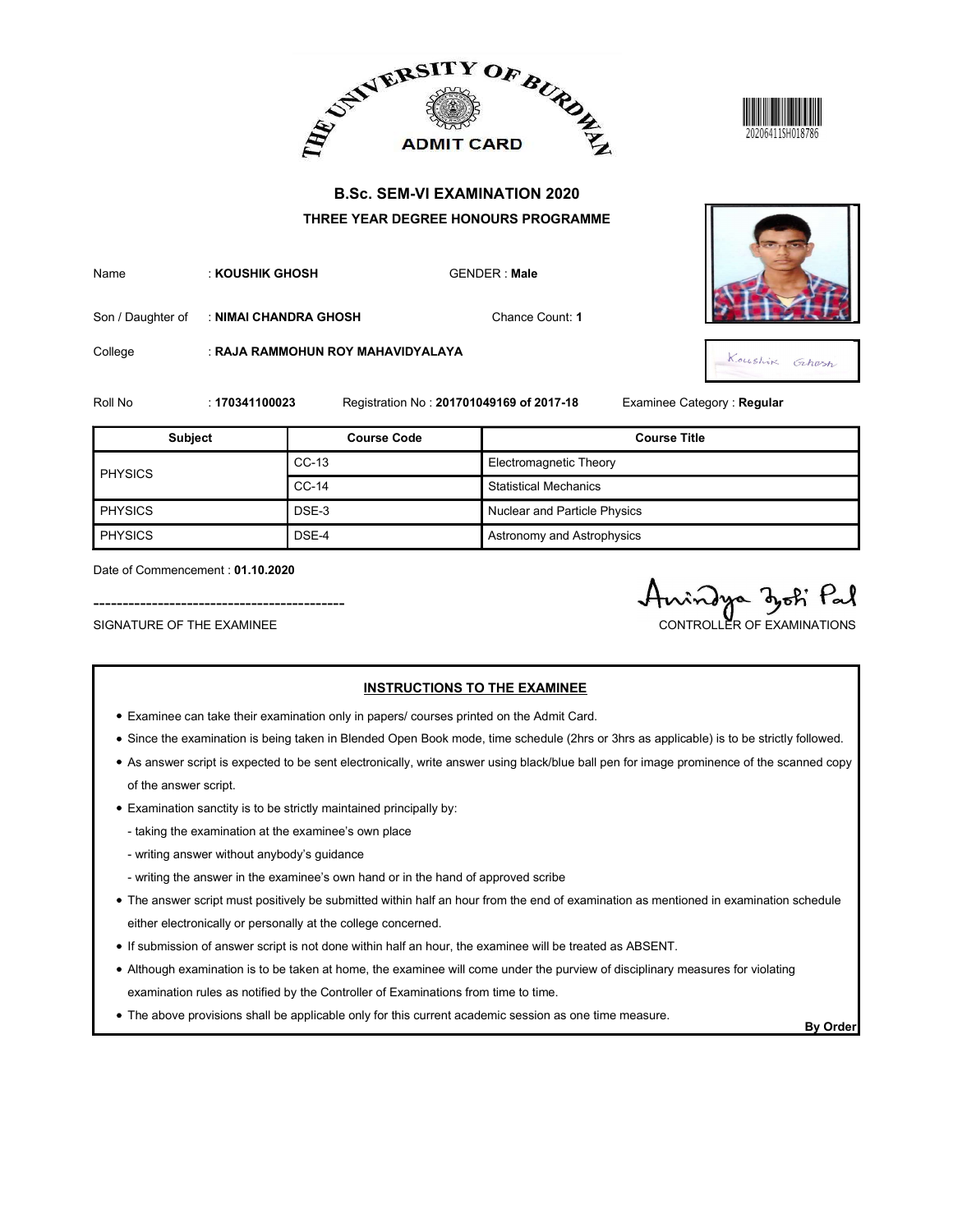



| Name | : KOUSHIK JANA |
|------|----------------|
|      |                |



|                    |                 |                                   | ADMIT CARD BURDE                         |                            |
|--------------------|-----------------|-----------------------------------|------------------------------------------|----------------------------|
|                    |                 |                                   | <b>B.Sc. SEM-VI EXAMINATION 2020</b>     |                            |
|                    |                 |                                   | THREE YEAR DEGREE HONOURS PROGRAMME      |                            |
| Name               | : KOUSHIK JANA  |                                   | <b>GENDER: Male</b>                      |                            |
| Son / Daughter of  | : TARAPADA JANA |                                   | Chance Count: 1                          |                            |
| College            |                 | : RAJA RAMMOHUN ROY MAHAVIDYALAYA |                                          | Koushek Inno.              |
| Roll No            | : 170341100024  |                                   | Registration No: 201701049170 of 2017-18 | Examinee Category: Regular |
|                    |                 |                                   |                                          |                            |
| <b>Subject</b>     |                 | <b>Course Code</b>                |                                          | <b>Course Title</b>        |
|                    |                 | $CC-13$                           | Metric Spaces and Complex Analysis       |                            |
| <b>MATHEMATICS</b> |                 | $CC-14$                           | Ring Theory and Linear Algebra II        |                            |
| <b>MATHEMATICS</b> |                 | DSE-3                             | Group Theory II                          |                            |
| <b>MATHEMATICS</b> |                 | DSE-4                             | Project Work                             |                            |

- Examinee can take their examination only in papers/ courses printed on the Admit Card.
- Since the examination is being taken in Blended Open Book mode, time schedule (2hrs or 3hrs as applicable) is to be strictly followed.
- As answer script is expected to be sent electronically, write answer using black/blue ball pen for image prominence of the scanned copy of the answer script.
- Examination sanctity is to be strictly maintained principally by:
	- taking the examination at the examinee's own place
	- writing answer without anybody's guidance
	- writing the answer in the examinee's own hand or in the hand of approved scribe
- The answer script must positively be submitted within half an hour from the end of examination as mentioned in examination schedule either electronically or personally at the college concerned.
- If submission of answer script is not done within half an hour, the examinee will be treated as ABSENT.
- Although examination is to be taken at home, the examinee will come under the purview of disciplinary measures for violating examination rules as notified by the Controller of Examinations from time to time.
- The above provisions shall be applicable only for this current academic session as one time measure.<br>By Order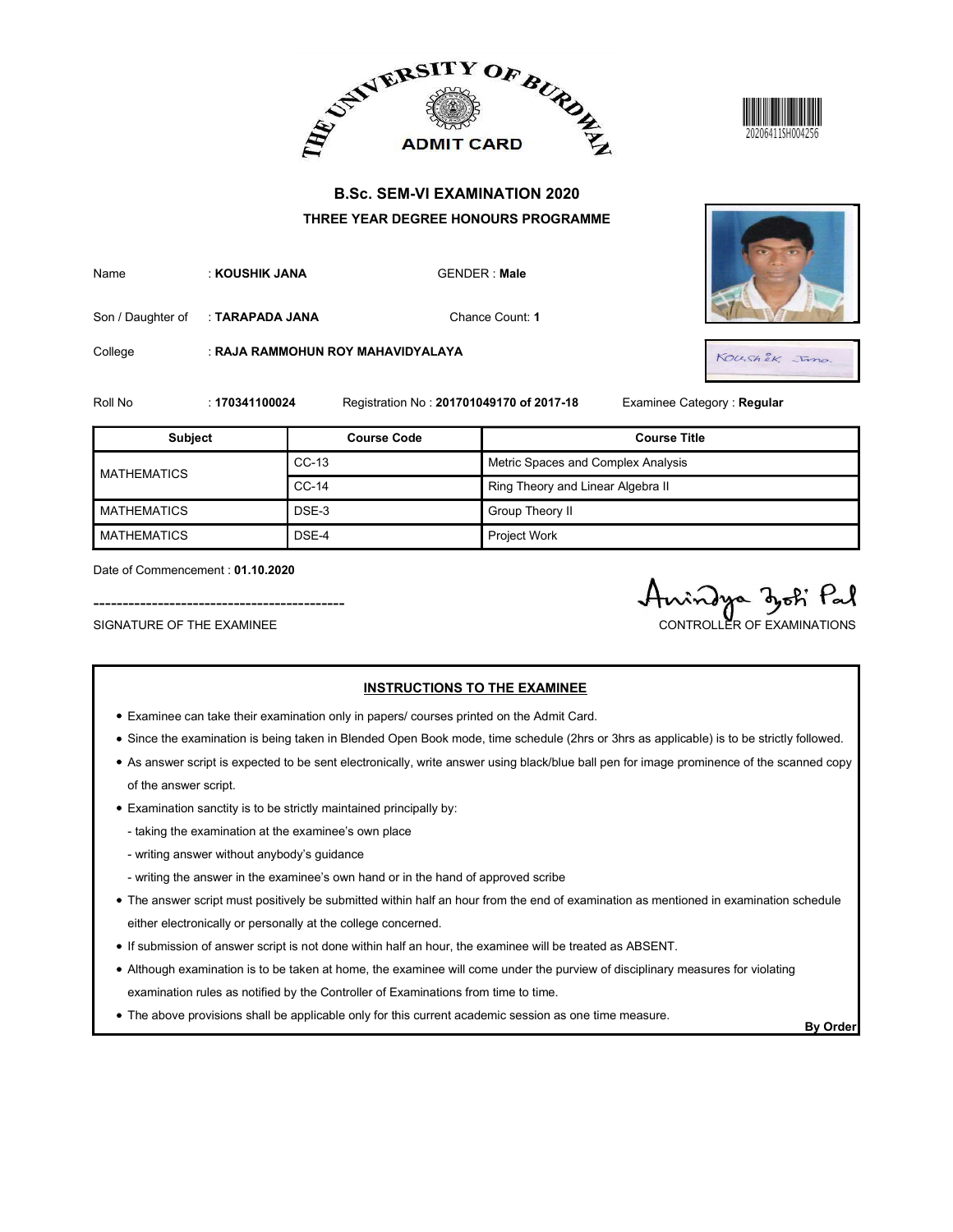





|                                                               |                |                                                                                          | ADMIT CARD BURDE                         | 20206411SH018794                             |
|---------------------------------------------------------------|----------------|------------------------------------------------------------------------------------------|------------------------------------------|----------------------------------------------|
|                                                               |                |                                                                                          | <b>B.Sc. SEM-VI EXAMINATION 2020</b>     |                                              |
| Name                                                          | : MANSARAM PAL | THREE YEAR DEGREE HONOURS PROGRAMME                                                      | <b>GENDER: Male</b>                      |                                              |
| Son / Daughter of                                             | : TARAK PAL    |                                                                                          | Chance Count: 1                          |                                              |
| College                                                       |                | : RAJA RAMMOHUN ROY MAHAVIDYALAYA                                                        |                                          | Monshoram Porl                               |
| Roll No                                                       | : 170341100027 |                                                                                          | Registration No: 201701049174 of 2017-18 | Examinee Category: Regular                   |
| Subject                                                       |                | <b>Course Code</b>                                                                       |                                          | <b>Course Title</b>                          |
|                                                               |                | $CC-13$                                                                                  | Metric Spaces and Complex Analysis       |                                              |
| <b>MATHEMATICS</b>                                            |                | $CC-14$                                                                                  | Ring Theory and Linear Algebra II        |                                              |
| <b>MATHEMATICS</b>                                            |                | DSE-3                                                                                    | Group Theory II                          |                                              |
| <b>MATHEMATICS</b>                                            |                | DSE-4                                                                                    | Project Work                             |                                              |
| Date of Commencement: 01.10.2020<br>SIGNATURE OF THE EXAMINEE |                |                                                                                          |                                          | indya doki Pal<br>CONTROLLER OF EXAMINATIONS |
|                                                               |                | • Examinee can take their examination only in papers/ courses printed on the Admit Card. | <b>INSTRUCTIONS TO THE EXAMINEE</b>      |                                              |

- Examinee can take their examination only in papers/ courses printed on the Admit Card.
- Since the examination is being taken in Blended Open Book mode, time schedule (2hrs or 3hrs as applicable) is to be strictly followed.
- As answer script is expected to be sent electronically, write answer using black/blue ball pen for image prominence of the scanned copy of the answer script.
- Examination sanctity is to be strictly maintained principally by:
	- taking the examination at the examinee's own place
	- writing answer without anybody's guidance
	- writing the answer in the examinee's own hand or in the hand of approved scribe
- The answer script must positively be submitted within half an hour from the end of examination as mentioned in examination schedule either electronically or personally at the college concerned.
- If submission of answer script is not done within half an hour, the examinee will be treated as ABSENT.
- Although examination is to be taken at home, the examinee will come under the purview of disciplinary measures for violating examination rules as notified by the Controller of Examinations from time to time.
- The above provisions shall be applicable only for this current academic session as one time measure.<br>By Order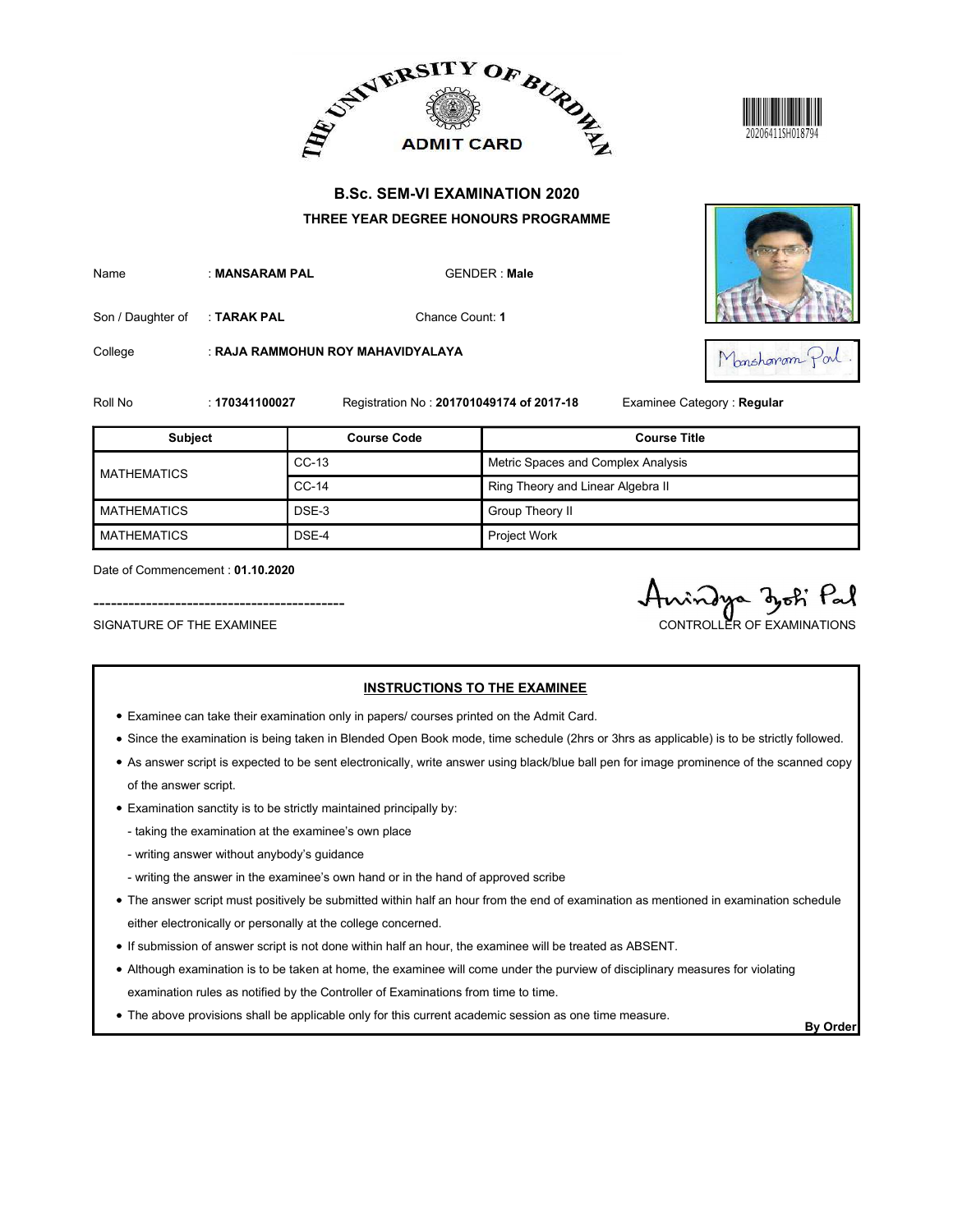



|                                                               |                    |                                                                                          | ADMIT CARD BURDE                         | 20206411SH018797                            |
|---------------------------------------------------------------|--------------------|------------------------------------------------------------------------------------------|------------------------------------------|---------------------------------------------|
|                                                               |                    |                                                                                          | <b>B.Sc. SEM-VI EXAMINATION 2020</b>     |                                             |
|                                                               |                    |                                                                                          | THREE YEAR DEGREE HONOURS PROGRAMME      |                                             |
| Name                                                          | : MONALISHA PANDIT |                                                                                          | GENDER : Female                          |                                             |
| Son / Daughter of                                             | : NANDALAL PANDIT  |                                                                                          | Chance Count: 1                          |                                             |
| College                                                       |                    | : RAJA RAMMOHUN ROY MAHAVIDYALAYA                                                        |                                          |                                             |
| Roll No                                                       | : 170341100028     |                                                                                          | Registration No: 201701049175 of 2017-18 | Examinee Category : Regular                 |
| <b>Subject</b>                                                |                    | <b>Course Code</b>                                                                       |                                          | <b>Course Title</b>                         |
|                                                               |                    | $CC-13$                                                                                  | Metric Spaces and Complex Analysis       |                                             |
| <b>MATHEMATICS</b>                                            |                    | $CC-14$                                                                                  | Ring Theory and Linear Algebra II        |                                             |
| <b>MATHEMATICS</b>                                            |                    | DSE-3                                                                                    | Group Theory II                          |                                             |
| <b>MATHEMATICS</b>                                            |                    | DSE-4                                                                                    | Project Work                             |                                             |
| Date of Commencement: 01.10.2020<br>SIGNATURE OF THE EXAMINEE |                    |                                                                                          |                                          | indya dok Pal<br>CONTROLLER OF EXAMINATIONS |
|                                                               |                    | • Examinee can take their examination only in papers/ courses printed on the Admit Card. | <b>INSTRUCTIONS TO THE EXAMINEE</b>      |                                             |

- Examinee can take their examination only in papers/ courses printed on the Admit Card.
- Since the examination is being taken in Blended Open Book mode, time schedule (2hrs or 3hrs as applicable) is to be strictly followed.
- As answer script is expected to be sent electronically, write answer using black/blue ball pen for image prominence of the scanned copy of the answer script.
- Examination sanctity is to be strictly maintained principally by:
	- taking the examination at the examinee's own place
	- writing answer without anybody's guidance
	- writing the answer in the examinee's own hand or in the hand of approved scribe
- The answer script must positively be submitted within half an hour from the end of examination as mentioned in examination schedule either electronically or personally at the college concerned.
- If submission of answer script is not done within half an hour, the examinee will be treated as ABSENT.
- Although examination is to be taken at home, the examinee will come under the purview of disciplinary measures for violating examination rules as notified by the Controller of Examinations from time to time.
- The above provisions shall be applicable only for this current academic session as one time measure.<br>By Order

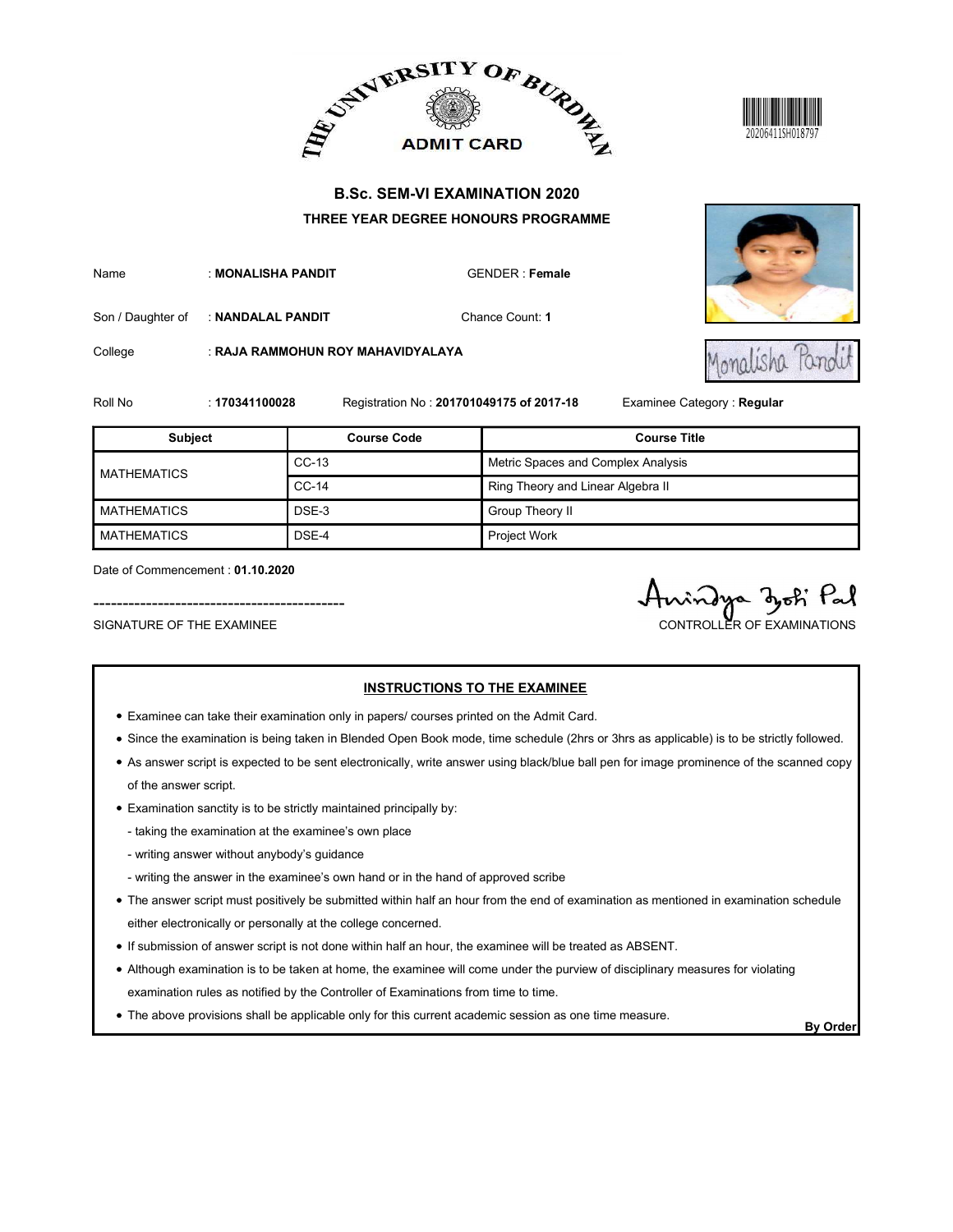



| Name | : NISHA MAITY | GENDER: Fem |
|------|---------------|-------------|
|      |               |             |

| <b>B.Sc. SEM-VI EXAMINATION 2020</b><br>THREE YEAR DEGREE HONOURS PROGRAMME<br>: NISHA MAITY<br><b>GENDER: Female</b><br>Chance Count: 1<br>: GOBINDA MAITY<br>: RAJA RAMMOHUN ROY MAHAVIDYALAYA<br>Nisha<br>Maily<br>Registration No: 201701049177 of 2017-18<br>Examinee Category: Regular<br>: 170341100030<br><b>Subject</b><br><b>Course Code</b><br><b>Course Title</b><br>$CC-13$<br>Developmental Biology<br>ZOOLOGY<br>$CC-14$<br><b>Evolutionary Biology</b><br>DSE-3<br>Wild life Conservation<br>DSE-4<br>Endocrinology<br>Date of Commencement: 01.10.2020 |                   |  | ADMIT CARD AND ALLEY ADMIT CARD AT | 20206411SH020859 |
|-------------------------------------------------------------------------------------------------------------------------------------------------------------------------------------------------------------------------------------------------------------------------------------------------------------------------------------------------------------------------------------------------------------------------------------------------------------------------------------------------------------------------------------------------------------------------|-------------------|--|------------------------------------|------------------|
|                                                                                                                                                                                                                                                                                                                                                                                                                                                                                                                                                                         |                   |  |                                    |                  |
|                                                                                                                                                                                                                                                                                                                                                                                                                                                                                                                                                                         | Name              |  |                                    |                  |
|                                                                                                                                                                                                                                                                                                                                                                                                                                                                                                                                                                         | Son / Daughter of |  |                                    |                  |
|                                                                                                                                                                                                                                                                                                                                                                                                                                                                                                                                                                         | College           |  |                                    |                  |
|                                                                                                                                                                                                                                                                                                                                                                                                                                                                                                                                                                         | Roll No           |  |                                    |                  |
|                                                                                                                                                                                                                                                                                                                                                                                                                                                                                                                                                                         |                   |  |                                    |                  |
|                                                                                                                                                                                                                                                                                                                                                                                                                                                                                                                                                                         |                   |  |                                    |                  |
|                                                                                                                                                                                                                                                                                                                                                                                                                                                                                                                                                                         |                   |  |                                    |                  |
|                                                                                                                                                                                                                                                                                                                                                                                                                                                                                                                                                                         | <b>ZOOLOGY</b>    |  |                                    |                  |
|                                                                                                                                                                                                                                                                                                                                                                                                                                                                                                                                                                         | <b>ZOOLOGY</b>    |  |                                    |                  |
| SIGNATURE OF THE EXAMINEE<br>CONTROLLER OF EXAMINATIONS                                                                                                                                                                                                                                                                                                                                                                                                                                                                                                                 |                   |  |                                    | indya dok Pal    |

- Examinee can take their examination only in papers/ courses printed on the Admit Card.
- Since the examination is being taken in Blended Open Book mode, time schedule (2hrs or 3hrs as applicable) is to be strictly followed.
- As answer script is expected to be sent electronically, write answer using black/blue ball pen for image prominence of the scanned copy of the answer script.
- Examination sanctity is to be strictly maintained principally by:
	- taking the examination at the examinee's own place
	- writing answer without anybody's guidance
	- writing the answer in the examinee's own hand or in the hand of approved scribe
- The answer script must positively be submitted within half an hour from the end of examination as mentioned in examination schedule either electronically or personally at the college concerned.
- If submission of answer script is not done within half an hour, the examinee will be treated as ABSENT.
- Although examination is to be taken at home, the examinee will come under the purview of disciplinary measures for violating examination rules as notified by the Controller of Examinations from time to time.
- The above provisions shall be applicable only for this current academic session as one time measure.<br>By Order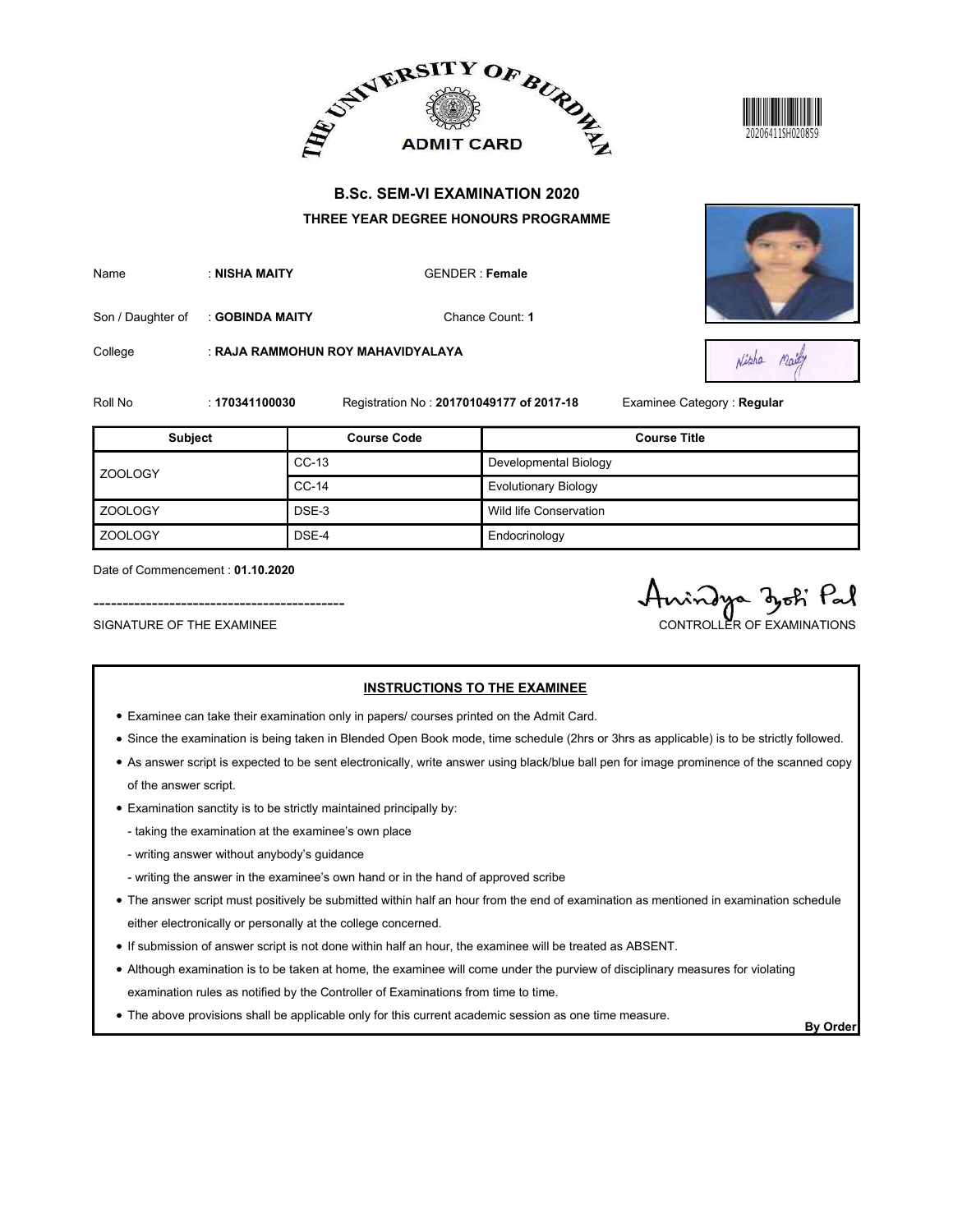





|                    |                |                                   | ADMIT CARD BURDE                         | 20206411SH018811           |
|--------------------|----------------|-----------------------------------|------------------------------------------|----------------------------|
|                    |                |                                   | <b>B.Sc. SEM-VI EXAMINATION 2020</b>     |                            |
|                    |                |                                   | THREE YEAR DEGREE HONOURS PROGRAMME      |                            |
| Name               | : PIJUSH MAITY |                                   | <b>GENDER: Male</b>                      |                            |
| Son / Daughter of  | : GOUTAM MAITY |                                   | Chance Count: 1                          |                            |
|                    |                |                                   |                                          |                            |
| College            |                | : RAJA RAMMOHUN ROY MAHAVIDYALAYA |                                          | Pijash Malty               |
| Roll No            | : 170341100034 |                                   | Registration No: 201701049181 of 2017-18 | Examinee Category: Regular |
| <b>Subject</b>     |                | <b>Course Code</b>                |                                          | <b>Course Title</b>        |
|                    |                | $CC-13$                           | Metric Spaces and Complex Analysis       |                            |
| <b>MATHEMATICS</b> |                | $CC-14$                           | Ring Theory and Linear Algebra II        |                            |
| <b>MATHEMATICS</b> |                | DSE-3                             | Group Theory II                          |                            |
| <b>MATHEMATICS</b> |                | DSE-4                             | Project Work                             |                            |

- Examinee can take their examination only in papers/ courses printed on the Admit Card.
- Since the examination is being taken in Blended Open Book mode, time schedule (2hrs or 3hrs as applicable) is to be strictly followed.
- As answer script is expected to be sent electronically, write answer using black/blue ball pen for image prominence of the scanned copy of the answer script.
- Examination sanctity is to be strictly maintained principally by:
	- taking the examination at the examinee's own place
	- writing answer without anybody's guidance
	- writing the answer in the examinee's own hand or in the hand of approved scribe
- The answer script must positively be submitted within half an hour from the end of examination as mentioned in examination schedule either electronically or personally at the college concerned.
- If submission of answer script is not done within half an hour, the examinee will be treated as ABSENT.
- Although examination is to be taken at home, the examinee will come under the purview of disciplinary measures for violating examination rules as notified by the Controller of Examinations from time to time.
- The above provisions shall be applicable only for this current academic session as one time measure.<br>By Order